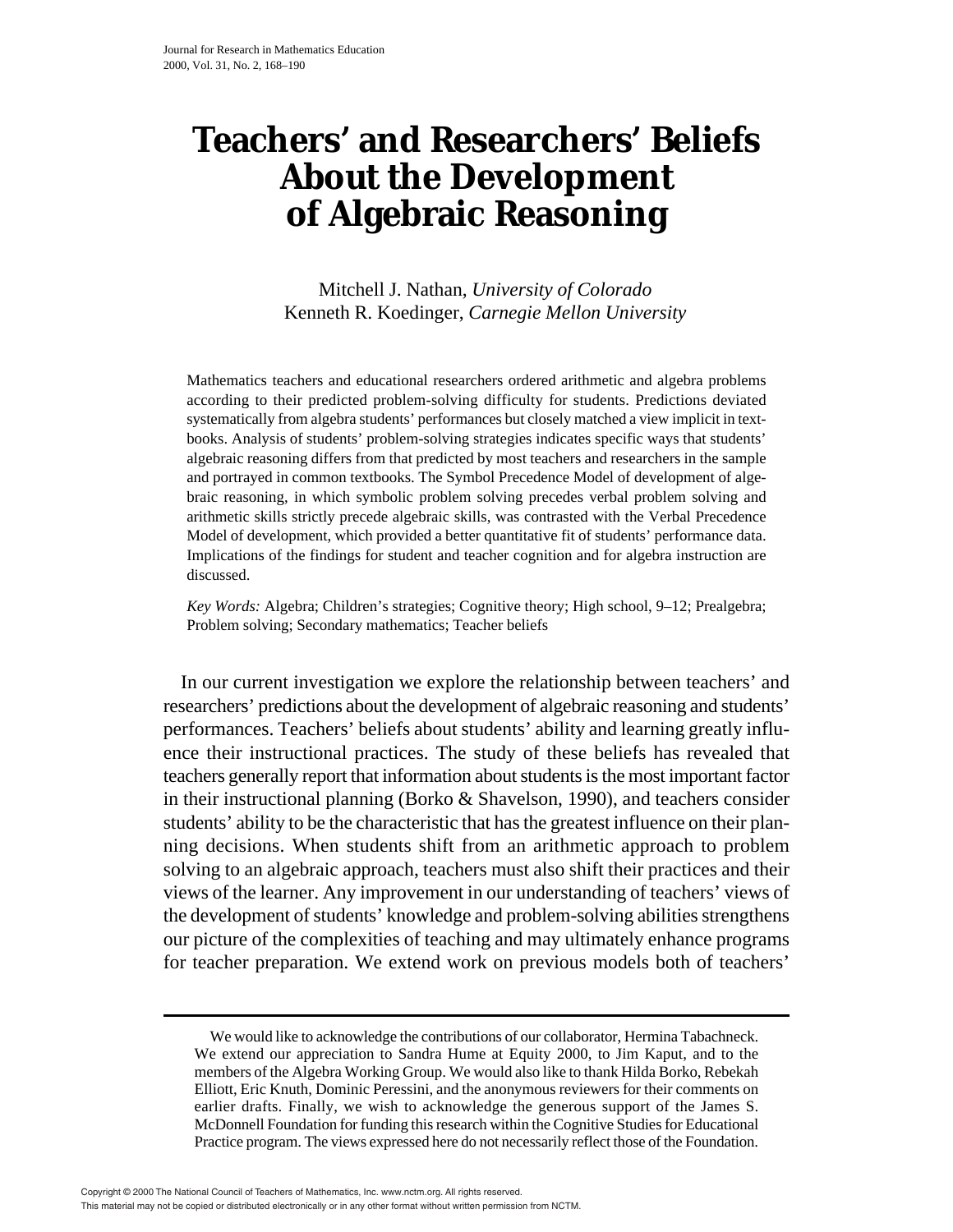cognition and of the ways professional practitioners' knowledge and beliefs shape their instructional practices (Borko & Livingston, 1989; Knuth, 1999; Nathan, Knuth, & Elliott, 1998; Schoenfeld, 1998; Shulman, 1986; Thompson, 1992).

In this article we report on empirical results concerning high school teachers' and mathematics educational researchers' beliefs about the factors that make algebra problems difficult for beginning algebra students. We include the responses of educational researchers because of the central role they play in teacher education, professional development, and the development of instructional materials and activities. By examining the views of researchers as well as teachers, we hope to understand the extent to which certain beliefs about algebraic problem solving and development are held.

In this study we made comparisons between teachers' and researchers' predictions of the relative difficulties of a set of theoretically designed problems and students' problem-solving performances (Koedinger & Nathan, 1998; Koedinger, Nathan, & Tabachneck, 1996). In the analyses that follow, we examine discrepancies between teachers' and researchers' predictions and students' performances. The prediction data were also compared to the sequencing of problems presented in some prealgebra and algebra textbooks. Results from the analyses of students' problemsolving strategies lead us to suggest specific ways that students' algebraic reasoning differs from the views of development of algebraic reasoning commonly held by teachers and researchers and the views presented in popular algebra textbooks.

Algebra has several interleaving aspects. First, algebra can be seen as generalized arithmetic, including the use of literal symbols such as letters as references to unknown quantities and the generalization of arithmetic operations as they apply to letters (Kieran, 1992; MacLane & Birkhoff, 1967; Usiskin, 1988, 1997). Second, algebra refers to the use of formal mathematical structures to represent relations and includes the procedures that operate on those structures (Kieran, 1992; Usiskin, 1988). Third, algebra can be defined as a formal means to describe the relationships among quantities (Usiskin, 1988, 1997). We acknowledge the extent of the domain of algebra. In this study we limit our scope and specifically address the aspects of algebra and arithmetic as they relate to equation and wordproblem solving.

## THEORETICAL FRAMEWORK: FACTORS AFFECTING PROBLEM-SOLVING DIFFICULTY

We first review research in which the relative effects of certain factors on algebra and arithmetic problem-solving difficulty were considered. We specifically considered two important factors: (a) the position of the unknown quantity in the problem and (b) the linguistic presentation of the problem. The body of work on arithmetic story-problem solving of younger children (e.g., Carpenter, Fennema, & Franke, 1994; De Corte, Greer, & Verschaffel, 1996; Riley, Greeno, & Heller, 1983) provides firm methodological and theoretical bases for the study of high school students' algebraic reasoning and its development and impediments.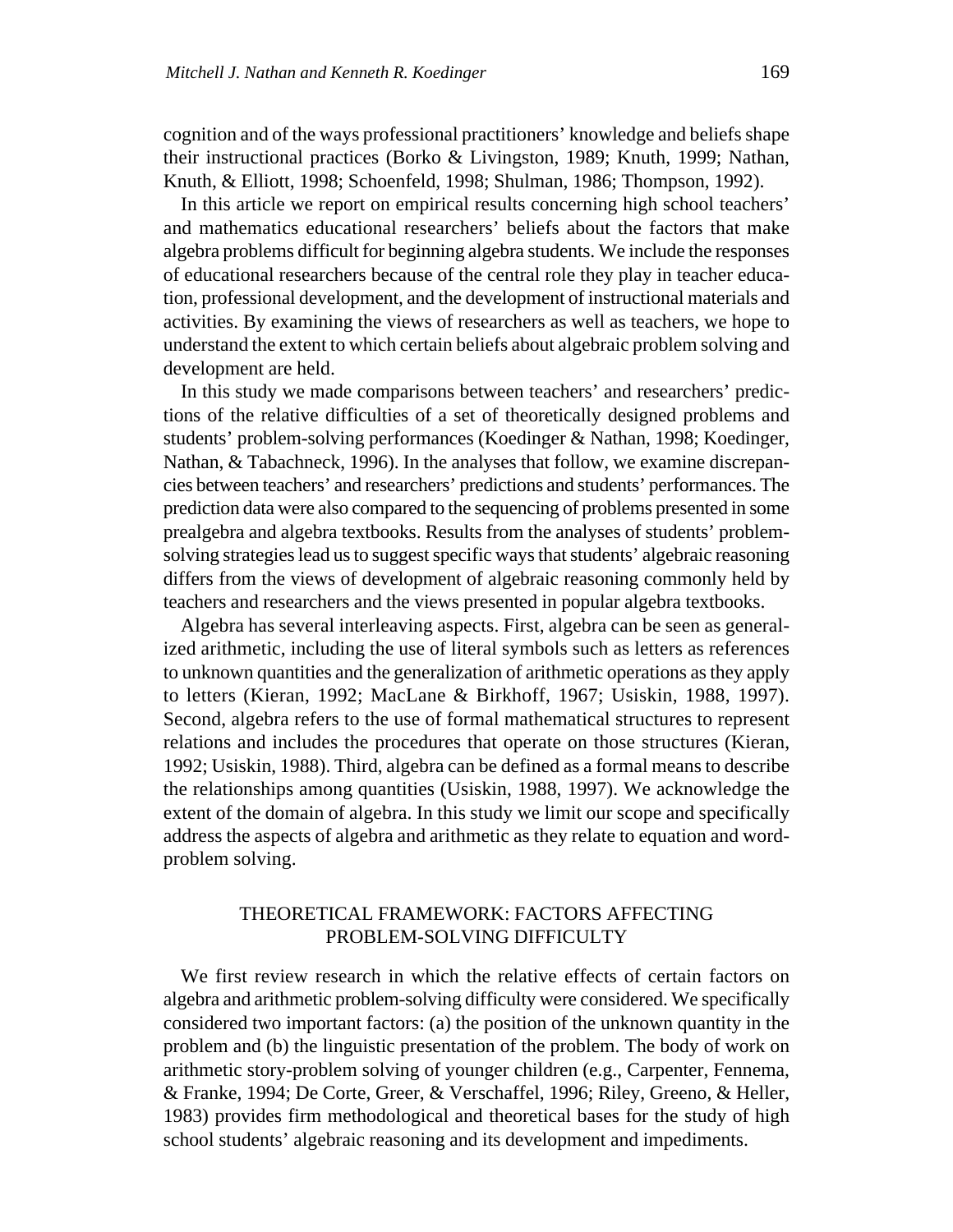Riley et al. (1983), for example, found that problem difficulty is strongly affected by the role (or position) of the unknown quantity within the problem statement. Consider the case of a *result-unknown problem,* in which the unknown quantity is the result of the events or mathematical operations described in the problem. An example result-unknown problem is shown in Problem 6 of Table 1, with the symbol *x* standing for the unknown quantity. To find the value of *x* in this example, the problem solver applies the indicated arithmetic operations on the left-hand side of the equation, first subtracting, then dividing. Problem 5 and Problem 4 (Table 1) are also result-unknown problems, presented in two different verbal formats. Because result-unknown problems can be solved through the direct application of arithmetic operations, these can be considered arithmetic-level problems.

In *start-unknown problems,* the unknown value (such as the hourly wage in Problem 1 of Table 1 or *x* in Problem 3) refers to a quantity needed to specify a relationship (Carpenter et al., 1994; Riley et al., 1983). Start-unknown problems tend to subvert simple modeling and direct-calculation approaches of arithmetic problems and often require algebraic methods or more sophisticated modeling (Hall, Kibler, Wenger, & Truxaw, 1989). Because they can be solved through the application of standard algebraic procedures, start-unknown problems can be considered algebra-level problems.

|                                                   | From High School Teachers and Mathematics Education Researchers                                                                                                                                                                                              |  |  |  |  |
|---------------------------------------------------|--------------------------------------------------------------------------------------------------------------------------------------------------------------------------------------------------------------------------------------------------------------|--|--|--|--|
| Problem type                                      | Problem statements                                                                                                                                                                                                                                           |  |  |  |  |
| Problem 1<br>Start unknown;<br>story problem      | When Ted got home from his waiter job, he multiplied his hourly<br>wage by the 6 hours he worked that day. Then he added the \$66 he<br>made in tips and found he earned \$81.90. How much per hour did<br>Ted make?                                         |  |  |  |  |
| Problem 2<br>Start unknown;<br>word equation      | Starting with some number, if I multiply it by 6 and then add 66, I<br>get 81.90. What did I start with?                                                                                                                                                     |  |  |  |  |
| Problem 3<br>Start unknown;<br>symbolic equation  | Solve for x: $x \cdot 6 + 66 = 81.90$                                                                                                                                                                                                                        |  |  |  |  |
| Problem 4<br>Result unknown;<br>story problem     | When Ted got home from his waiter job, he took the \$81.90 he<br>earned that day and subtracted the \$66 he received in tips. Then he<br>divided the remaining money by the 6 hours he worked and found<br>his hourly wage. How much per hour does Ted make? |  |  |  |  |
| Problem 5<br>Result unknown;<br>word equation     | Starting with 81.90, if I subtract 66 and then divide by 6, I get a<br>number. What is it?                                                                                                                                                                   |  |  |  |  |
| Problem 6<br>Result unknown;<br>symbolic equation | Solve for x: $(81.90 - 66) / 6 = x$                                                                                                                                                                                                                          |  |  |  |  |

Table 1 *Sample Problems Used to Elicit Difficulty-Ranking Judgments* 

*Note.* Result-unknown problems are considered to be arithmetic; start-unknown problems are considered to be algebraic.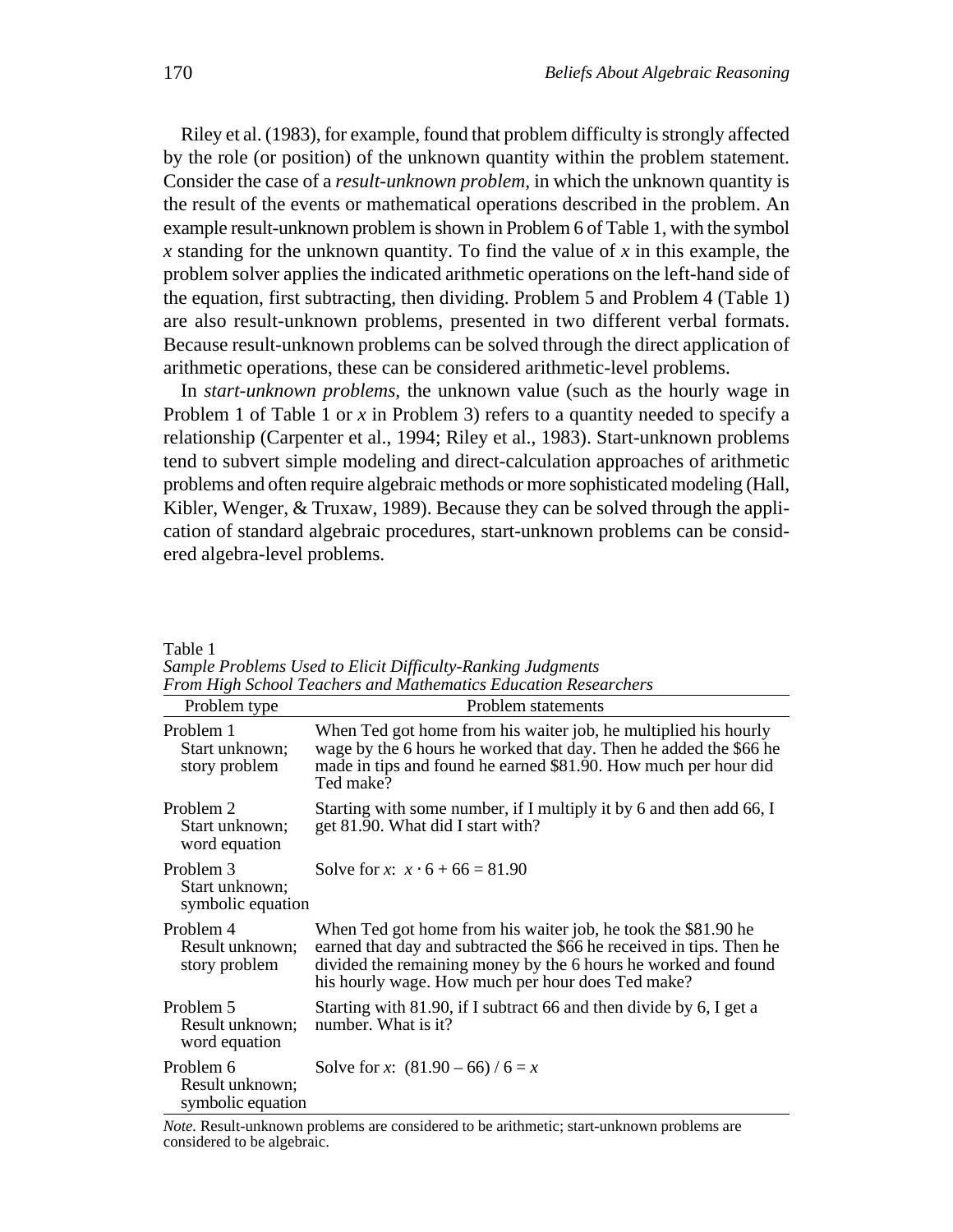Riley et al. (1983) examined the performance of first-grade students solving simple one-step problems with whole numbers. They found that although students correctly solved 100% of result-unknown (arithmetic) problems, they correctly solved only 33% of the start-unknown (algebra) problems. We need not suspect that these students were using algebraic methods to solve these problems. Use of number-fact retrieval and counting strategies can explain the nontrivial performance on start-unknown and open-sentence problems at this level (Briars & Larkin, 1984; Kieran, 1992). This general pattern of problem-solving performance favoring result-unknown over start-unknown problems has also been found in mathematical problem solving at the college level for multistep problems with rational numbers (Koedinger & Tabachneck, 1995).

Investigators have examined the performance differences between problems presented in symbolic (or computational) formats and those presented in linguistic or verbal formats, such as word and story problems. Story problems (e.g., Problems 1 and 4 of Table 1) are those presented in a verbal format with contextual information about the problem situation that can be used by the solver as a source of problem elaboration, reframing, and solution constraints (cf. Baranes, Perry, & Stigler, 1989). Symbolic-equation problems (Table 1, Problems 3 and 6) are typically described as number sentences.

There is a presentation format intermediate to the story-problem and symbolicequation formats. The *word-equation* format (Table 1, Problems 2 and 5) verbally describes the relationship among pure quantities (both known and unknown) with no story context. A common example of this type of problem is the "pick a number" game (Usiskin, 1997).

Although the greater ease of result-unknown problems compared with startunknown problems is widely agreed upon, findings in the literature are inconsistent in examinations of the relative difficulties of verbal problems versus symbolic problems. Researchers have found circumstances in which computational problems are solved more readily than word problems (e.g., Carpenter, Corbitt, Kepner, Lindquist, & Reys, 1980). Researchers have also found performance advantages for problems with contexts compared with symbolic equations (e.g., Carraher, Carraher, & Schliemann, 1985; Carraher & Schliemann, 1985). Brazilian children who regularly engaged in street trade, for example, solved arithmetic problems more readily when the problems were presented in a practical context such as a story, an action sequence, or, preferably, as a real-life interaction of the street markets (Carraher et al., 1985; Guberman, 1987; Saxe, 1988). Specifically, contextualized problems presented either as typical word problems or as problems situated in a commercial transaction led to greater levels of performance than symbolically presented problems.

To add to the picture, Baranes et al. (1989) found that Brazilian children, but not U.S. children, exhibited this performance advantage for problem context. Strategy selection appeared to be an important mediating variable. Decontextualized problems tended to elicit less successful mental strategies in Brazilian children, with no corresponding differences among the sample of U.S. students. However, the U.S.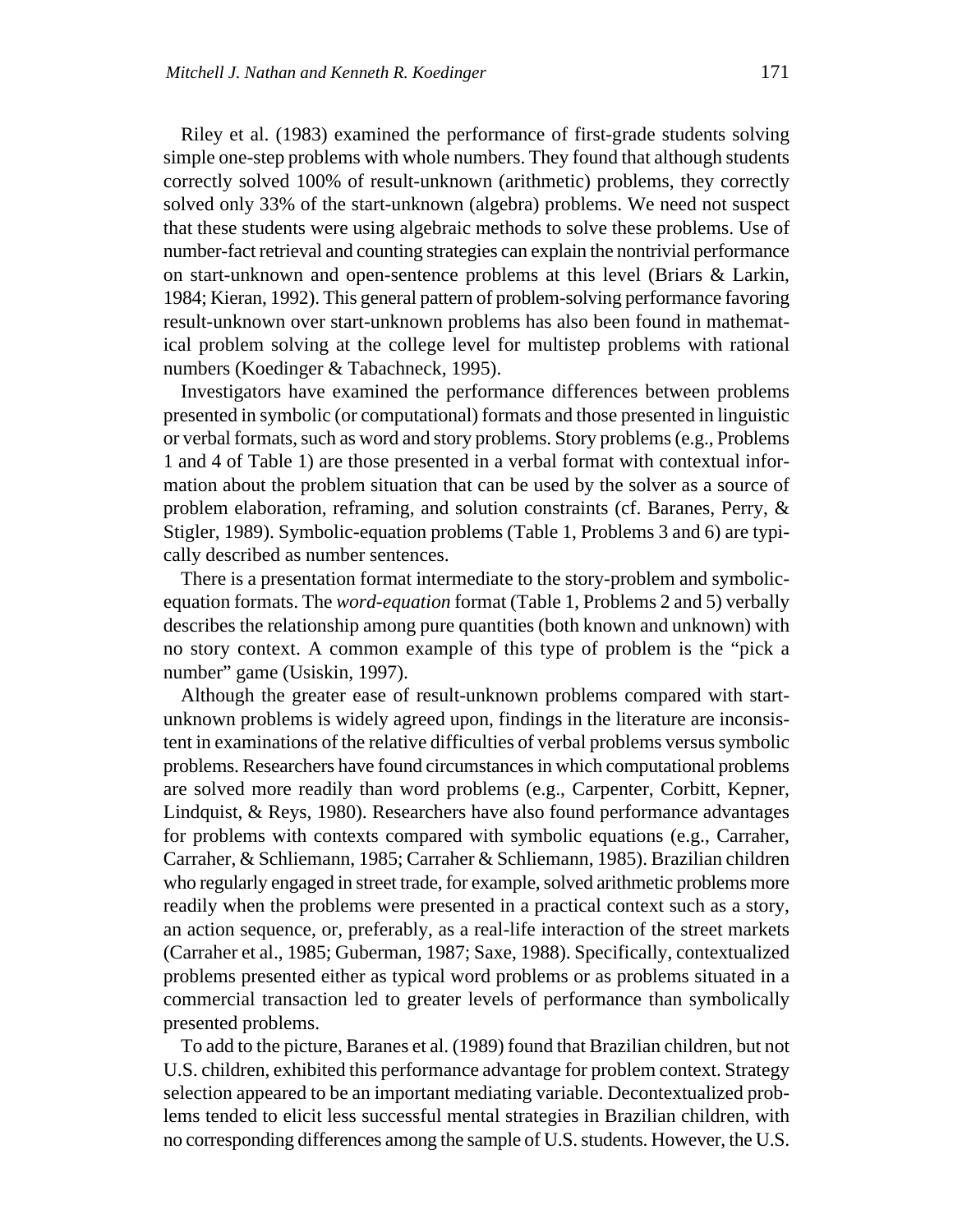students did show an advantage for problems in which the context (e.g., money or time) closely matched the numbers used (e.g., multiples of 25 cents or 15 min), suggesting that the activation of real-world knowledge facilitated problem-solving performance (cf. Nathan, Kintsch, & Young, 1992).

To further understand the relative effects of context and other factors on problemsolving difficulty, we (Koedinger & Nathan, 1998; Koedinger et al., 1996) studied high school and college students in several factorially designed assessments. We termed this investigation *difficulty-factors analysis* (DFA) because we sought to systematically examine the factors affecting students' problem-solving difficulties. The findings from the 1998 study are reviewed here in some detail because of their significance in interpreting the current study of teachers' and researchers' beliefs.

In our previous work (Koedinger & Nathan, 1998), students solved problems based on six problem types that resulted from varying items along three forms of presentation formats (verbal stories with context, word equations with no context, and symbolic equations) and two placements of the unknown quantity (resultunknown or start-unknown problems) as shown in Table 1. Two assessments of students' achievement on different problem types were undertaken in an urban high school. Both took place close to the end of the academic year. The students were enrolled either in Algebra I or in Geometry (in which case they had completed Algebra I a year earlier). The courses in Algebra I followed a standard curriculum. There were 76 students tested in the first assessment (Table 2) and 171 in the replication assessment (Table 3) one year later.

## *Unknown Values*

Students in the original study ( $n = 76$ ) exhibited much lower performance levels on start-unknown (algebra) problems than on result-unknown problems (see the rows of Table 2). Students correctly solved 50% of the start-unknown problems, and they correctly solved 64% of the result-unknown (arithmetic) problems, leading to a significant effect of unknown position on problem difficulty,  $F(1, 75) = 48.9, p < .0001$ .

The following year, students in the replication study  $(n = 171)$  showed a similar pattern of results (Table 3). They correctly solved 46% of the start-unknown prob-

Table 2 *Student Performance in Percentages (*n *= 76) on an Assessment of Problems From the Six Problem Types of Table 1* 

|                             | Verbal       |               | Symbolic          |       |  |
|-----------------------------|--------------|---------------|-------------------|-------|--|
| Value unknown               | <b>Story</b> | Word equation | Symbolic equation | Total |  |
| Result unknown (arithmetic) |              | n/            | 53                | 64    |  |
| Start unknown (algebra)     | 59           | 54            | 37                | 50    |  |
| Total                       | იი           |               | 45                | 57    |  |

*Note.* Data are taken from Koedinger and Nathan (1998).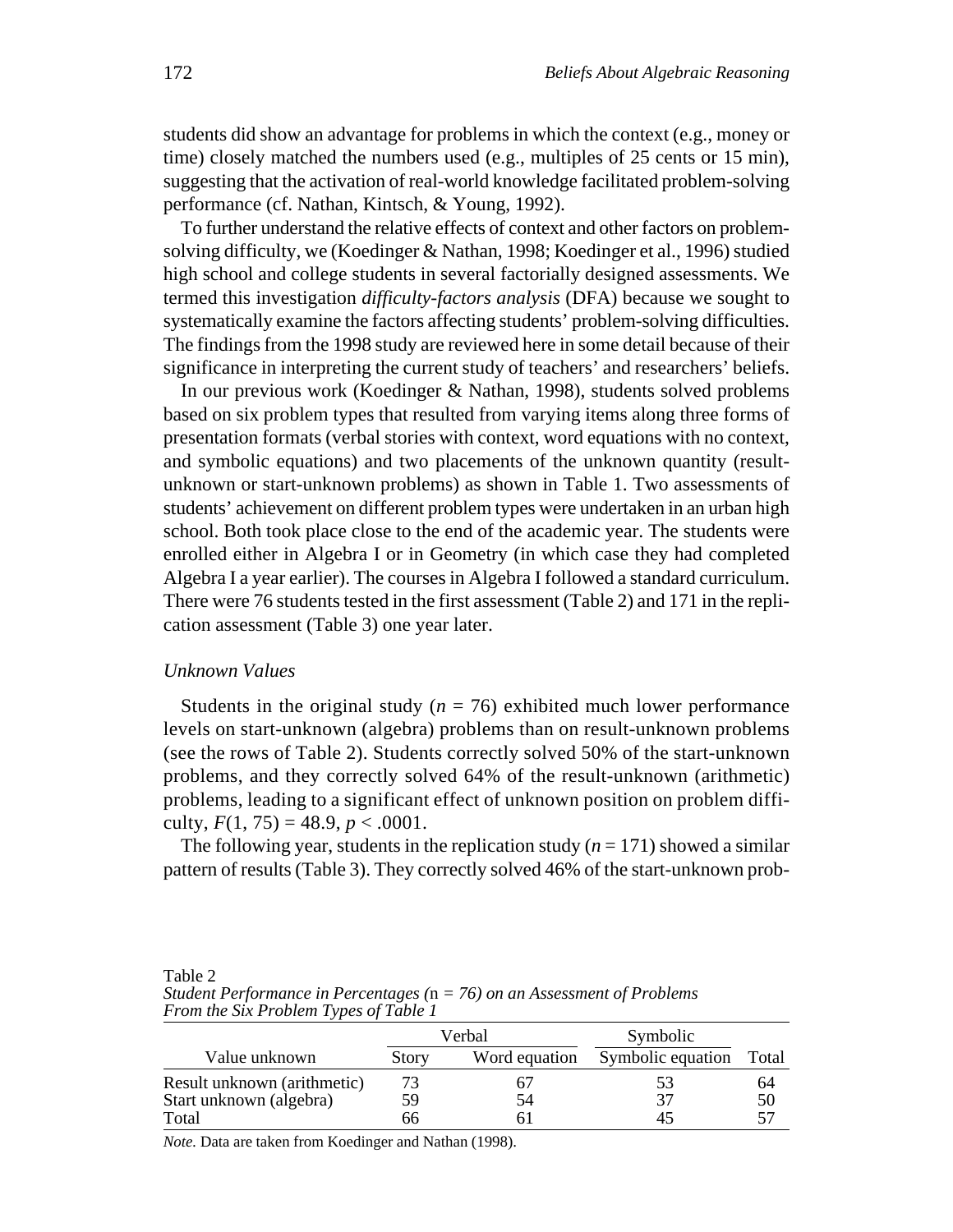lems whereas 70% of the result-unknown problems were solved. This result produced a significant effect of unknown position on problem difficulty, *F*(1,  $170$ ) = 138, *p* < .0001.

Table 3 *Replication of Student Performance in Percentages (*n *= 171) on an Assessment of Problems From the Six Problem Types of Table 1*

|                             | Verbal |               | Symbolic          |       |
|-----------------------------|--------|---------------|-------------------|-------|
| Value unknown               | Story  | Word equation | Symbolic equation | Total |
| Result unknown (arithmetic) | 80     | 74            | 56 <sub>1</sub>   |       |
| Start unknown (algebra)     | 60     | 48            | 29                | 46    |
| Total                       |        |               |                   | 58    |

*Note.* Data are taken from Koedinger and Nathan (1998).

## *Presentation Formats*

As discussed above, the format in which a mathematical problem is presented also bears on problem difficulty (Baranes et al., 1989; Carpenter et al., 1980; Carraher, Carraher, & Schliemann, 1987). We found that high school students in the original sample  $(n = 76)$  experienced a nearly 20% drop in performance when solving symbolic equations compared with matched verbally presented problems with or without a context (Table 2). These differences resulted in a significant effect for presentation format,  $F(2, 75) = 12.6$ ,  $p < .0001$ . A post hoc test ( $p < .01$ ) revealed that symbolic-equation problems were significantly less likely to be correctly solved than either story problems or word equations, whereas algebra story problems and algebra word-equation problems were found to be equal in difficulty (Table 2).

Although no interaction between position of unknown and presentation format was evident, a post hoc analysis  $(p < .01)$  revealed that algebra story problems and algebra word problems were equal in difficulty to arithmetic symbol problems. This finding suggested two possible causes that could have been operating simultaneously. First, there could have been an inhibiting effect of the symbolic format that burdens the students' cognitive resources for arithmetic reasoning on the arithmetic equations. Second, there could have been a facilitating effect of verbal format (regardless of the presence of problem *context*) that lessened the demands of the start-unknown structure found in algebra story and word-equation problems.

Students in the replication study  $(n = 171)$  also showed the facilitating effects of verbal-presentation format on problem-solving performance. Solution success rates for symbolic equations were 25% less than for story problems and nearly 20% less than for word equations (see Table 3). As in the original study, these differences led to a significant effect for presentation format,  $F(2, 170) = 38.4$ ,  $p < .0001$ . A post hoc test revealed that symbolic-equation problems were significantly more difficult than either story problems or word-equation problems, *p* < .01. However,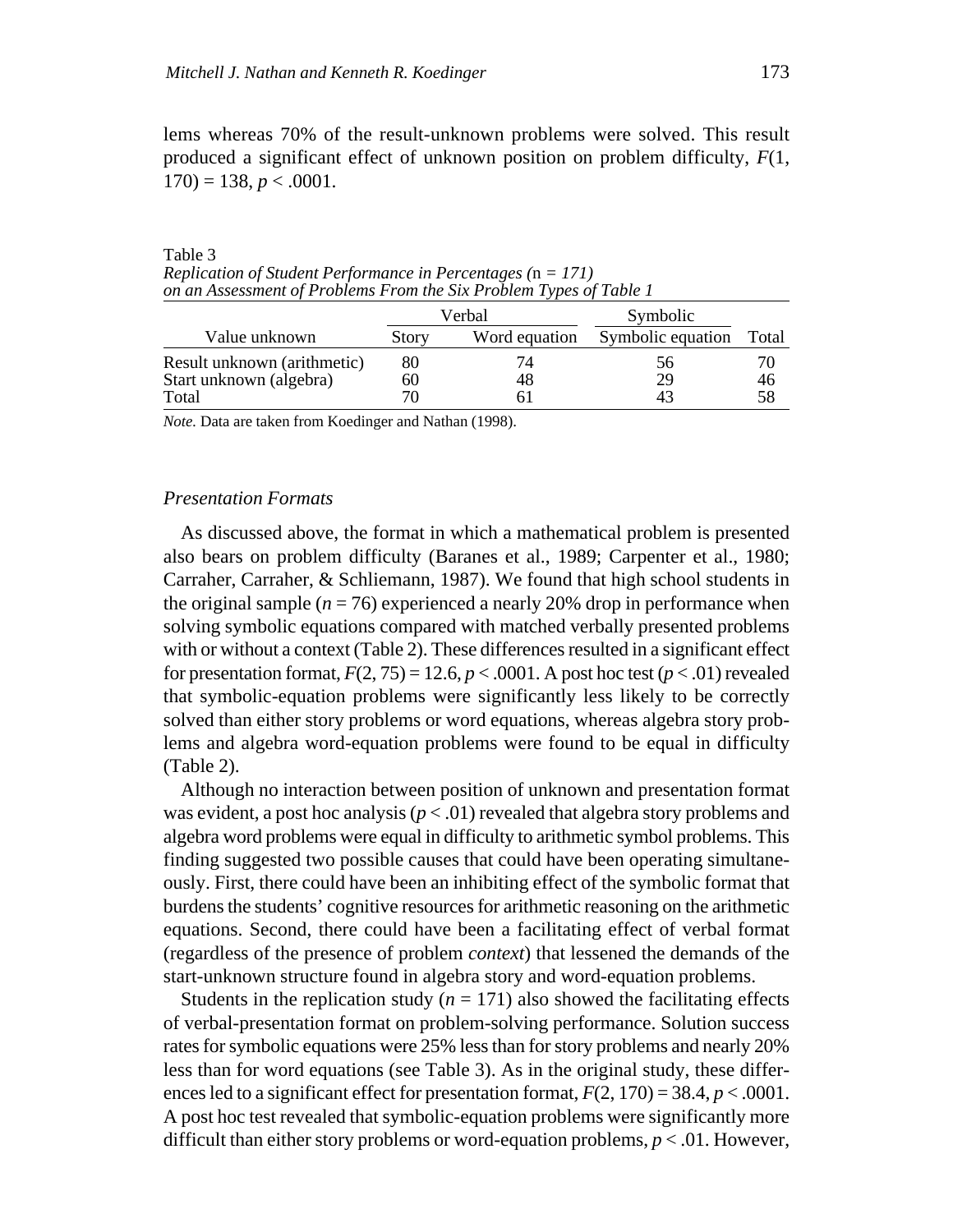the replication data differed from the results of the original study. A post hoc test (*p* < .01) revealed that result-unknown word equations (e.g., Problem 5) were significantly more difficult to solve than result-unknown story problems (Problem 4) for these students.

Three generalizations can be drawn from the high school student data: (a) Startunknown (algebra) problems are harder for these students than result-unknown (arithmetic) problems  $(p < .001)$ ; (b) symbolic-equation problems are harder than both word-equation problems and story problems (*p* < .001); and (c) verbal algebra problems are equal in difficulty to symbolic arithmetic problems.

## *Students' Solution Strategies*

We observed four major types of solution strategies used by the high school students to solve the six classes of problems discussed earlier. The first two strategies—arithmetic and algebraic methods—are the standard school-taught methods. The other two strategies—guess-and-test and unwinding—are informally adopted and invented strategies.

The *guess-and-test* strategy refers to the class of model-based methods used for iterative analysis or "hand simulations" of the events of the problem (e.g., Hall et al., 1989; Kieran, 1992). In the example of the application of this strategy (see Figure 1), the student was solving a word-equation start-unknown (algebra) problem by guessing possible numbers that could be added to the number 25 to yield a sum of 66.40. Because the student never achieved this goal, the search for the original number (i.e., some number multiplied by 4) was apparently neglected. In such twostep problems, steps sometimes get dropped because of the large demands that problem-solving activities place on one's limited working memory (Anderson, Reder, & Lebiere, 1996).



*Figure 1.* Guess-and-test strategy used by Student #103.

In contrast to the guess-and-test method, the *unwinding* method allows the student to "work backwards" from the givens of the problem and "unwind" or undo the imposed quantitative constraints in order to isolate the unknown (cf. Graves  $\&$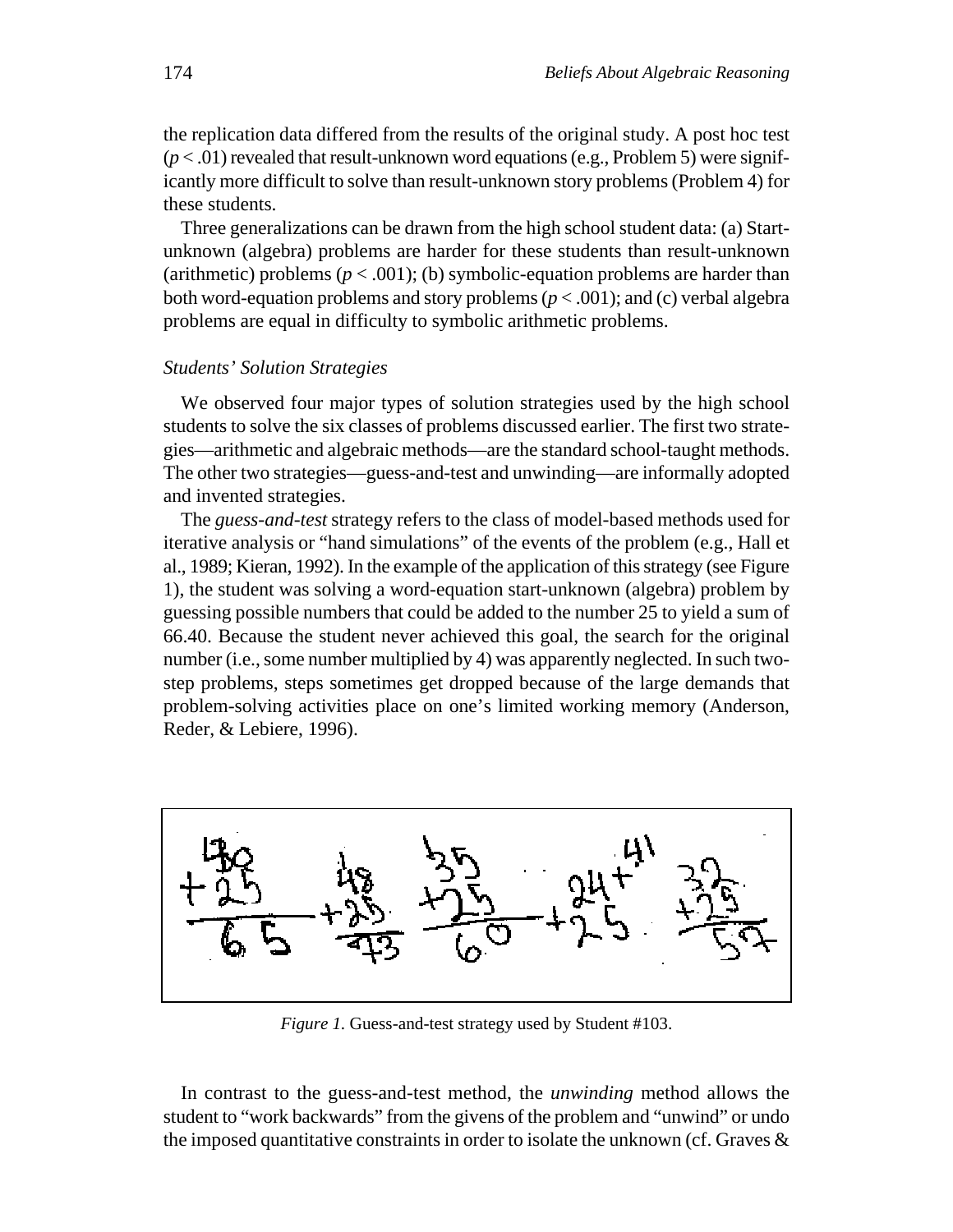Zack, 1996; Kieran, 1992; Kieran & Chalouh, 1990; Polya, 1957). Unwinding often inverts the steps referred to in a story problem or the order of mathematical constraints provided in a symbolic- or word-equation problem. Figure 2 shows work a student did while solving a start-unknown story problem (Problem 1, Table 1) using the unwinding method. The student unwinds the waiter's tips from the total earnings of \$90 and obtains a value of 24. The student then unwinds the multiplication by 6 (for the 6 hours that Ted worked) using long division to obtain the initial quantity of \$4.00—the waiter's hourly wage.



*Figure 2.* Unwinding strategy used by Student #99.

Unlike using traditional algebraic approaches such as transposing terms while maintaining a balanced equation, employing the unwinding strategy circumvents use of equations or symbolic placeholders for unknown quantities. The student operates directly on the numbers in a computational way rather than operating on the symbol structure of the equation (Kieran, 1992). Unwinding may be done verbally by the solver or through the solver's written work (Koedinger & Tabachneck, 1995). By unwinding the mathematical relationships step-by-step, the solver systematically does two things. First, he or she transforms a multistep problem into a set of simpler onestep problems, each of which is solved separately by unwinding a single operation. Second, the solver applies arithmetic in each step in the unwinding procedure, using the inverse operations of those given in the original problem. Using this approach, one essentially circumvents the need to perform (or even know about) the rules of algebraic symbol manipulation or equation balancing. We hypothesize that students' problem-solving performances on algebra story problems and word-equation problems are at the same level as on solving arithmetic symbolic-equation problems (a finding reported above) because the unwinding strategy essentially transforms multistep algebra problems into a sequence of single-step arithmetic problems.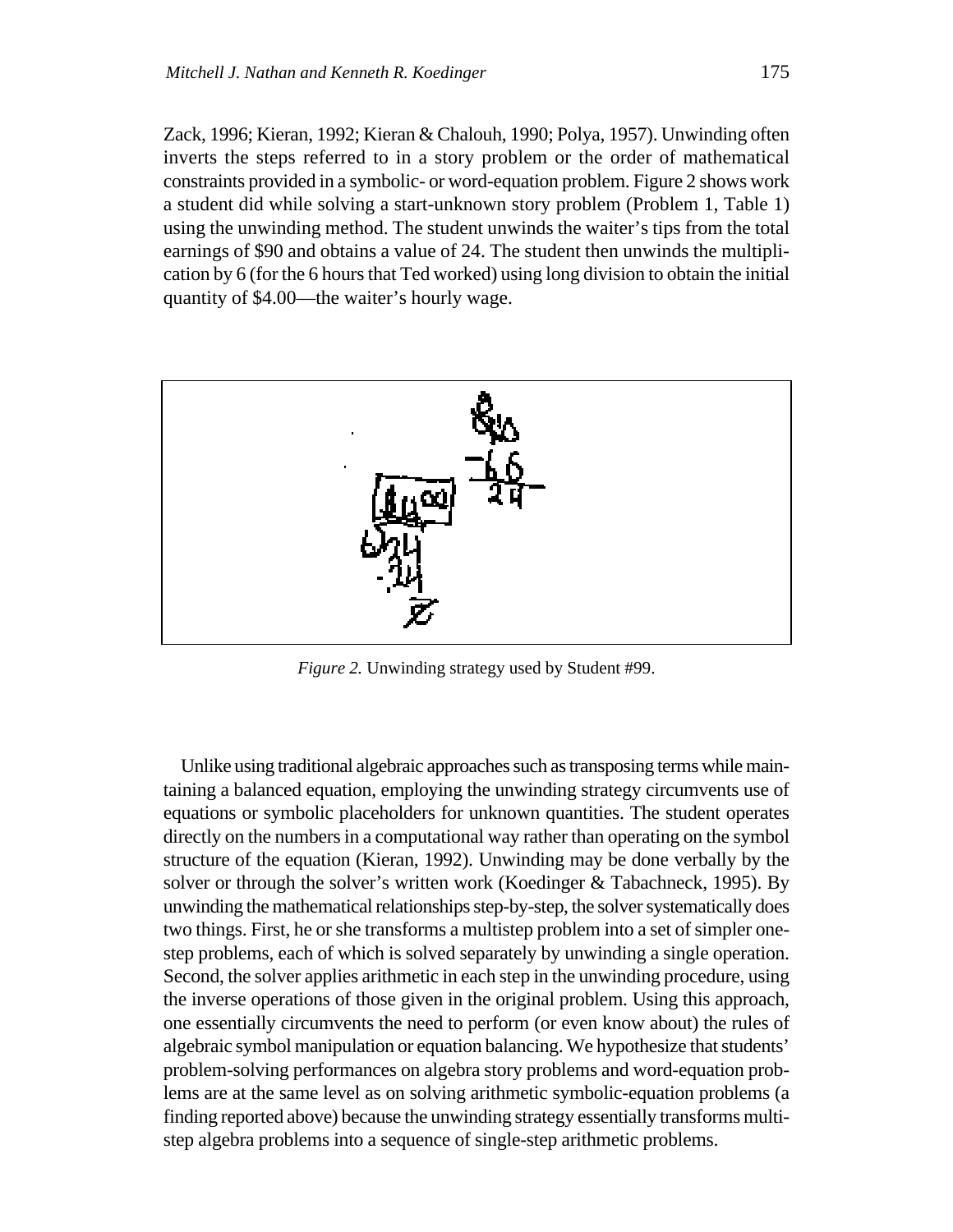An analysis of problem-solving-strategy selection from the initial student data (*n* = 76) was conducted. Not surprisingly, the arithmetic strategy was used overwhelmingly in solving result-unknown problems. For the purposes of this article, we focus on solution methods used to solve start-unknown (algebra) problems. Even though all students in the sample had extensive instruction in algebraic methods, verbal problems seldom elicited symbol-manipulation methods. More than half of the algebra story problems elicited the unwinding strategy (Figure 2) from students, and more than half of the algebra word-equations elicited either unwinding or a guess-and-test approach (Figure 1). In contrast, an alarming 30% of symbolic equations—more than twice the rate for all other problem types elicited no response from these algebra students. When students did respond to algebra equations, they tended to stay within the algebraic formalism and apply symbol-manipulation methods or to opt for the iterative guess-and-test method. Algebraic symbolic-equation problems elicited alternative methods about half as often as algebra story problems and word-equation problems.

This pattern of strategy selection is notable because different solution strategies had different success rates. The unwinding and guess-and-test methods had the highest likelihood of success (around 70%) and led to the greatest number of correct solutions when they were applied to start-unknown problems. Symbolmanipulation strategies were effective about half the time. One reason offered for this performance advantage is that the informal methods we observed employ builtin validity checks on the answers (Tabachneck, Koedinger, & Nathan, 1994).

A variety of students' solution methods have been noted in the literature on algebra-level problem solving (e.g., Hall et al., 1989; Kieran, 1988, 1992; Petitto, 1979; Polya, 1957; Tabachneck et al., 1994). However, as Rachlin (1989) noted, "There is a need for research on the learning and teaching of the curriculum at two levels—that of the students and that of the teachers" (p. 259). Because teachers' beliefs about student ability and learning greatly influence their instructional practices, we set out to observe the effect of problem features (unknown position and presentation format) on high school teachers' predictions about students' difficulties in solving the problems.

Mathematics educational researchers' views also play a vital role in shaping classroom practices and in designing curricula. If teachers' misconceptions about algebra problem solving are not shared by researchers in the field, teachers would be likely to relinquish these views in light of the findings available to researchers. However, if these views are also held by researchers who are informed by the current research, we may expect that these views are firmly rooted and may be more resistant to change. In this case researchers would need to be alerted to these widely held misconceptions so they could consider new approaches for improving teachers' understanding of students' thinking. For these reasons we include in our investigation the judgments of algebra researchers as well as those of teachers.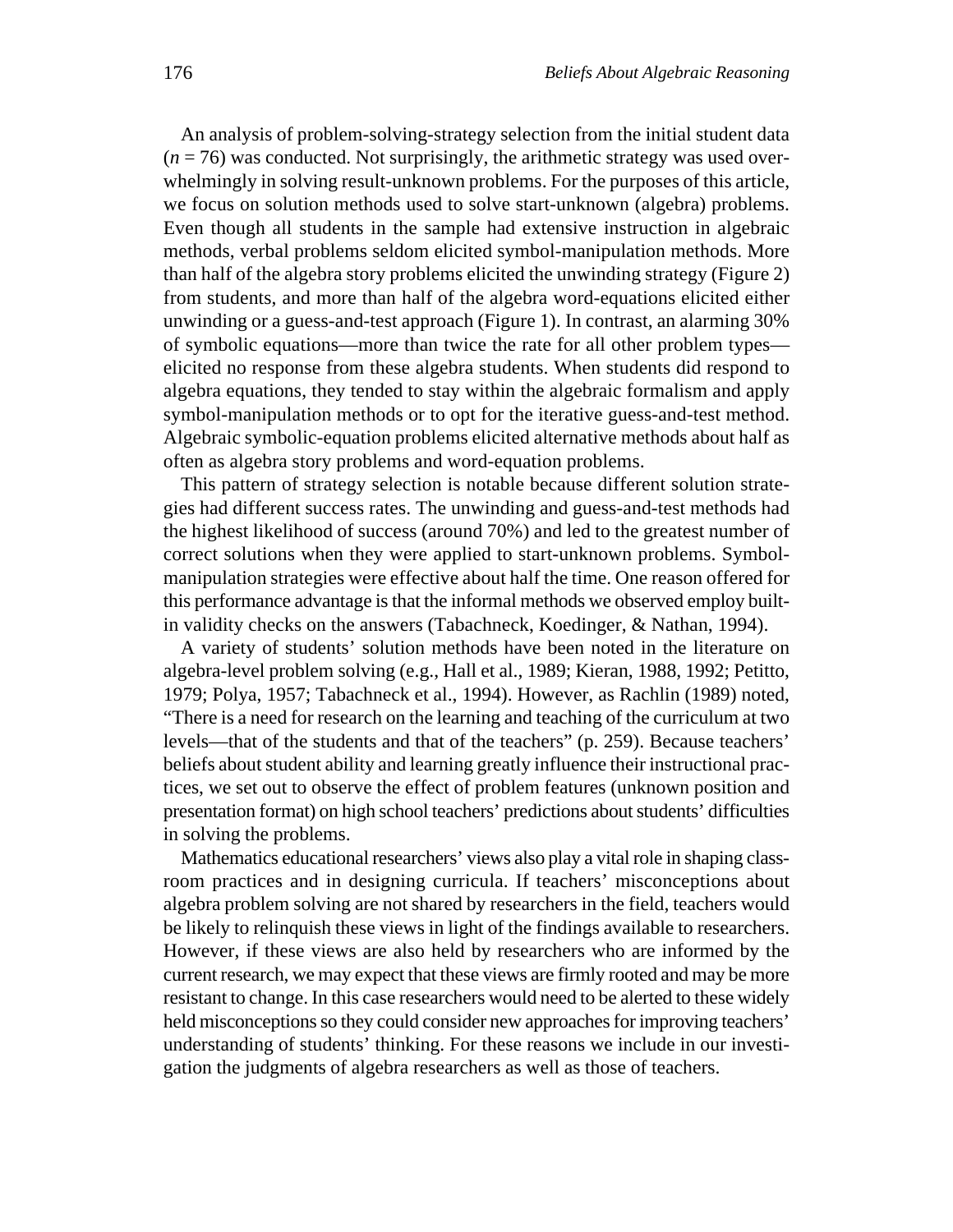#### METHOD

## *Participants*

Mathematics teachers ( $n = 67$ ) and mathematics educational researchers ( $n = 35$ ) participated in the study. The teachers were from the same southeastern state and taught in a wide range of settings, including predominantly minority-based inner city schools, rural communities, and middle-income suburban areas. They were recruited from a teacher workshop during the summer of 1995, and their teaching responsibilities included 7th through 12th grades. The researchers were dispersed throughout the United States and were recruited via an Internet discussion group specifically focused on issues of algebraic thinking and instruction.

## *Procedure*

The teacher participants were asked to individually rank order 12 mathematics problems from easiest to most difficult. The 12 problems comprised 2 problems for each of the six types discussed earlier (see Table 1). These problems were chosen because they were representative of problems in the mathematics textbooks used in the teachers' school districts.

The teachers were given the following instructions:

Below are 12 problems that are representative of a broader set of problems that are typically given to public school mathematics students. My colleagues and I would like you to help us by answering this brief (10 min) survey. We are happy to share the results we obtain with you this spring.

What we would like you to do:

Rank these 12 problems starting with the ones you think are easiest for your students to the ones you think are hardest. You can have ties if you like.

Unlike the teachers, those researchers who participated in this study were selfselected on the basis of their own interest. All were members of an online discussion group on algebra learning and instruction. Researchers received six of the problems given to the teachers, one from each of the six problem types. They were told, "Below are problems that are representative of a broader set of problems that have been given to urban high school students at the end of an Algebra I course—they are mostly 9th-grade students." Participant researchers were then asked to "rank these problems starting with the ones you think were more difficult for these students to the ones you think were easier." The materials were distributed and collected over e-mail.

The problems from the survey were generated using the three presentation formats—story, word equation, and symbolic equation—and the two unknown positions—result and start. Note that the underlying mathematical relationships are the same across the six problem types given to participants. Neither this underlying structure nor the problem variations were discussed with the participants, but they were important in our subsequent analyses of participants' predictions and students' performances.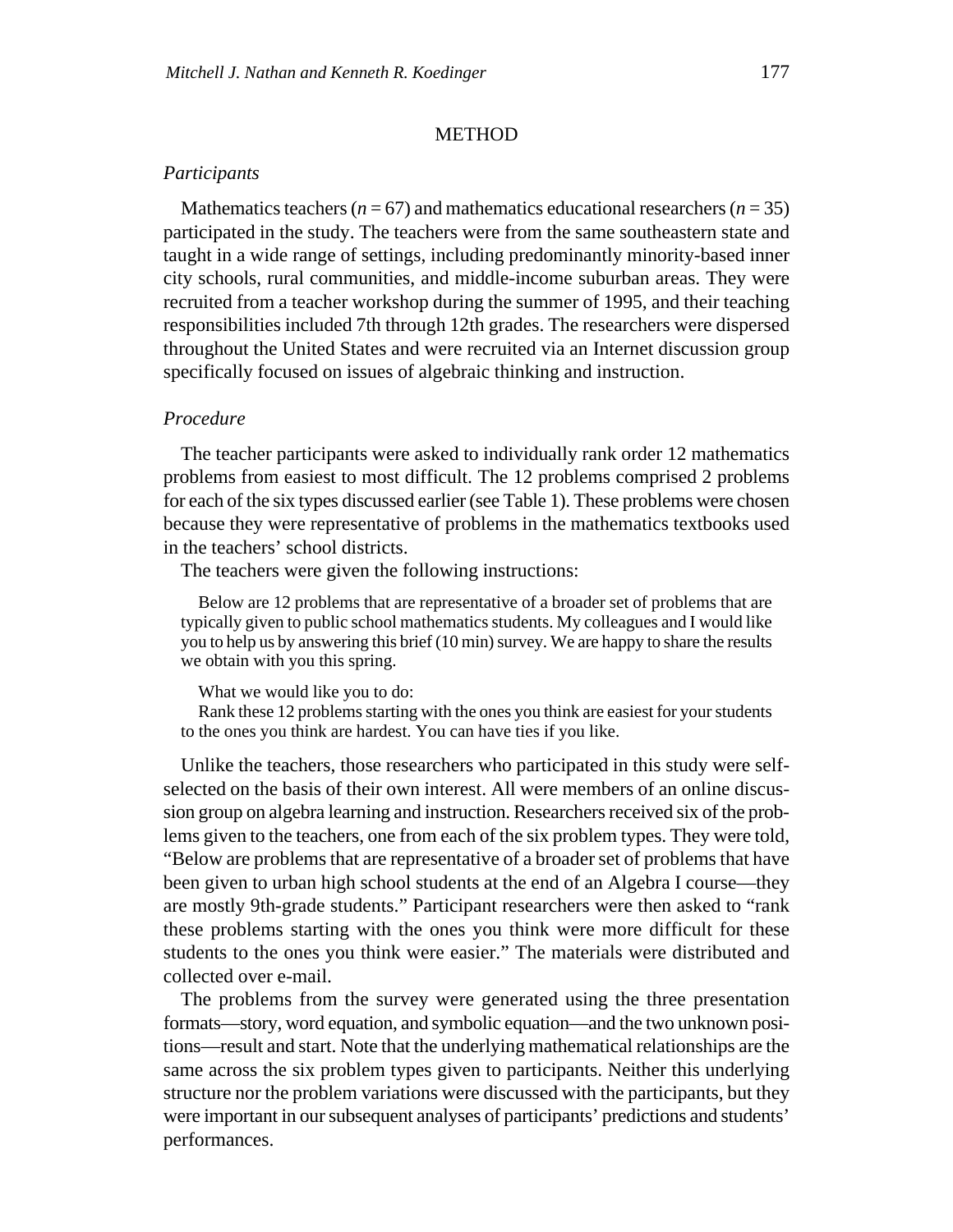#### RESULTS

The average rank-orderings produced by the mathematics teachers and the researchers in our sample are presented, respectively, in the first and second rows of Table 4. Each of the rank orderings was analyzed using a 2-way, repeated measures ANOVA with position of the unknown (result vs. start) and presentation format (story vs. word equation vs. symbol) as within-subjects factors and difficulty rank as the dependent measure. The divisions reflect statistically significant differences ( $p < .05$ ) among the rank-ordered data.

|                                                                                    | ana Determinea by Simaenis Terjormanees<br>Difficulty level |                                                                                       |                          |                                   |  |
|------------------------------------------------------------------------------------|-------------------------------------------------------------|---------------------------------------------------------------------------------------|--------------------------|-----------------------------------|--|
| Data set                                                                           | Easy <sup>a</sup>                                           | Medium-easy <sup>a</sup>                                                              | Medium-hard <sup>a</sup> | Hard <sup>a</sup>                 |  |
| Teachers'<br>mean rank<br>$(n = 67)$                                               | $RU$ -Eqn $(P6)$<br>RU-Word (P5)<br>$RU-Story (P4)$         | $SU-Eqn(P3)$                                                                          | $SU-$ Story (P1)         | $SU-Word(P2)$                     |  |
| Researchers'<br>mean rank<br>$(n=35)$                                              | RU-Word (P5)<br>RU-Story (P4)<br>$RU$ -Eqn $(P6)$           | $SU-Eqn(P3)$                                                                          |                          | $SU-Word(P2)$<br>$SU-$ Story (P1) |  |
| Student<br>performance<br>in original<br>study ( $n = 76$ )<br>[and % correct]     | $RU-Story (P4)$<br>$[73\%]$<br>$RU-Word(P5)$<br>$[67\%]$    | $SU-$ Story (P1)<br>$[59\%]$<br>SU-Word (P2)<br>$[54\%]$<br>RU-Eqn (P6)<br>$[53\%]$   |                          | $SU-Eqn(P3)$<br>$[37\%]$          |  |
| Student<br>performance<br>in replication<br>study ( $n = 171$ )<br>[and % correct] | $RU-Story (P4)$<br>$[80\%]$<br>RU-Word (P5)<br>$[74\%]$     | $SU-Story (P1)$<br>$[60\%]$<br>$RU$ -Eqn $(P6)$<br>$[56\%]$<br>$SU-Word(P2)$<br>[48%] |                          | $SU-Eqn(P3)$<br>$[29\%]$          |  |
| Symbol<br>Precedence Model                                                         | P6<br>P <sub>5</sub><br>P4                                  | P3                                                                                    |                          | P <sub>2</sub><br>P <sub>1</sub>  |  |

Table 4 *Difficulty Ranks Given by Teachers and Researchers and Determined by Students' Performances*

*Note.* RU stands for result-unknown problems. SU stands for start-unknown problems.<br><sup>a</sup>Difficulty divisions (Easy, Medium-easy, Medium-hard, Hard) indicate significant differences (*p* < .05) in mean ranking by teachers and researchers or in students' performance levels.

## *Unknown Values*

*Teacher data.* Across all problem types, 84% of the 67 teachers ranked resultunknown (arithmetic) problems (Problems 4, 5, and 6 of Table 1) as significantly easier than start-unknown problems. Arithmetic symbolic equations (Problem 6) were predicted by teachers to be significantly easier to solve than arithmetic word equations (Problem 5), whereas word equations were expected to be slightly easier to solve than arithmetic story problems (Problem 4). These ranking data showed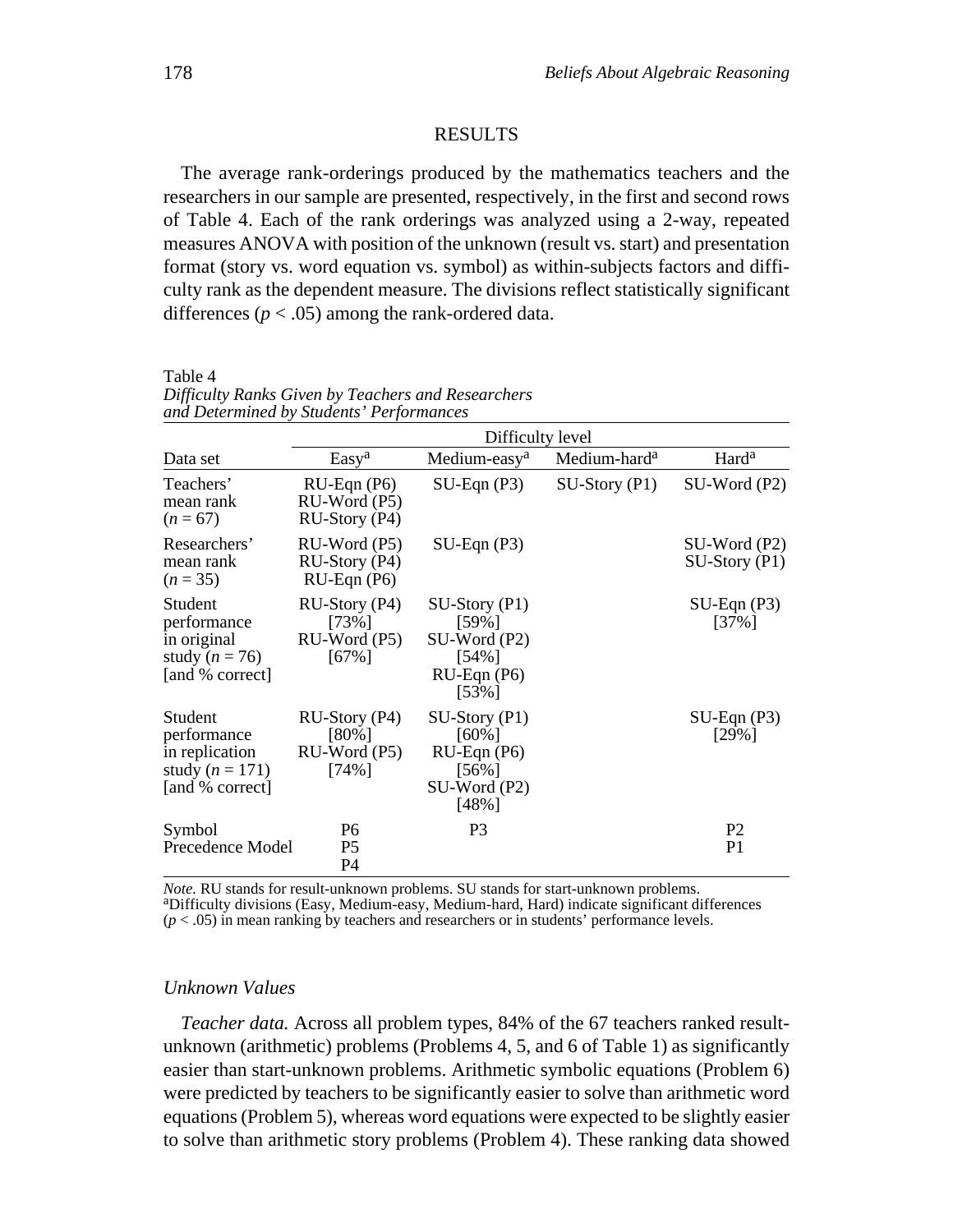a significant main effect for the unknown-value factor,  $F(1, 134) = 5.9$ ,  $p < .02$ . Six percent of the teachers viewed start-unknown problems as easier than resultunknown problems, and 10% were inconsistent in their rankings.

*Researcher data.* The mathematics researchers ( $n = 35$ ) showed strong agreement with teachers. About 66% of the respondents ranked start-unknown problems as consistently harder than result-unknown problems across the three presentation forms, and 34% ranked result-unknown problems as more difficult in some but not all cases.

*Relation to student performance.* The relative ranks of problem difficulty for students in both samples are shown in Table 4. As predicted by teachers and researchers, students exhibited lower performance levels on start-unknown (algebra) problems than on result-unknown problems. As Tables 2 and 3 show, the high school students in our two samples scored between 14% and 24% higher on resultunknown than on start-unknown problems.

#### *Presentation Format*

*Teacher data.* After we collapsed results across the unknown-value factor, the data showed that 42% of teachers ranked symbolic equations (e.g., Problems 3 and 6) as consistently easier to solve than word equations on average, and 49% ranked symbolic-equation problems as consistently easier to solve than story problems (e.g., Problems 1 and 4) on average. Fewer than 30% ranked verbal algebra problems (story and word-equation problems combined) as being as easy to solve as symbolically presented arithmetic problems. Only 8 teachers (12%) consistently ranked symbolic equations as harder to solve than verbal problems for both the arithmetic and algebra problems.

Verbally presented start-unknown problems (e.g., Problems 1 and 2) were considered particularly difficult. More than 76% of the teachers ranked story and word-equation start-unknown problems as more difficult than all other problem types. A post hoc comparison ( $p = .05$ ) among all six problem types revealed that most teachers (70%) ranked start-unknown (algebra) word-equation problems as the most difficult form of problem given in the survey.

*Researcher data.* About 31% of the researchers consistently ranked symbolicequation problems as easiest for arithmetic- and algebra-level problems. Only 23% of the researchers consistently ranked symbolic equations as harder to solve than word-equations and story problems within each of the two levels of the unknownposition factor. Like the teachers, the researchers tended to judge symbolic equations as easier to solve than verbal problems. However, researchers as a group were more likely than the teachers to judge symbolic-equation problems as difficult.

*Relation to student performance.* Contrary to teachers' expectations, students experienced greater difficulties when solving symbolic-equation problems than when solving verbally presented problems (Table 4). Also, in contrast to the views proffered by teachers and by researchers, students did not find algebra story and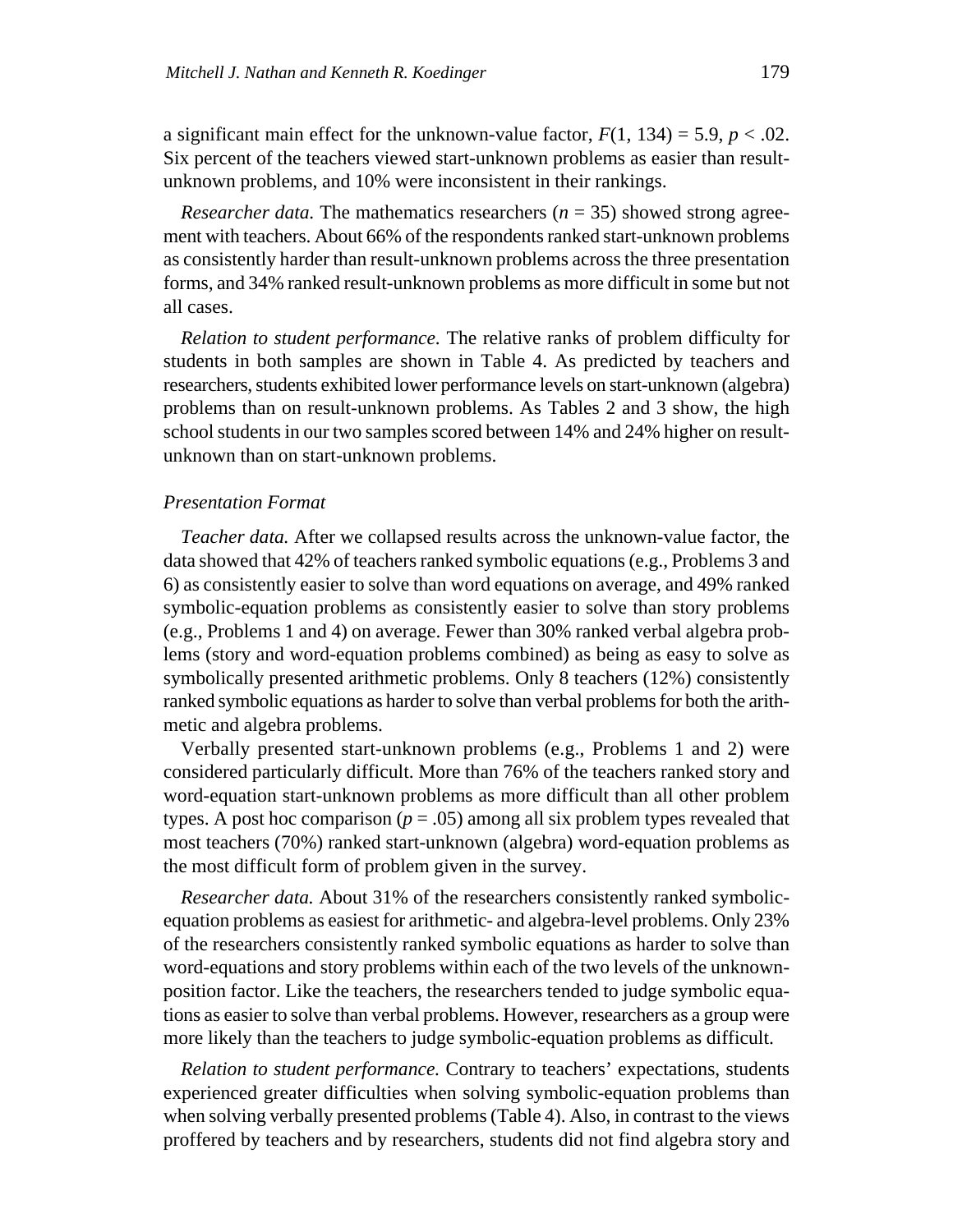word problems to be most difficult. Instead, among algebra problems, symbolicequation problems were significantly less likely to be correctly solved than either story problems or word-equation problems.

### *Interactions*

More than 46% of the mathematics education researchers in our sample showed an interaction of the two factors by ranking (a) start-unknown (algebra) symbolicequation problems as *easier* than start-unknown verbal problems and (b) resultunknown symbolic-equation problems as *harder*than result-unknown verbal problems (see Table 4). Only 17% of researchers ranked arithmetic symbolic-equation problems as being of the same difficulty as or harder than the two algebra verbalproblem types (e.g., Problems 1 and 2 of Table 1), whereas 69% ranked arithmetic symbolic-equation problems as being easier than either verbal start-unknown form. The remaining 14% of the participants were split in their predictions.

These data indicate that many mathematics education researchers view solving story problems as harder than solving word-equations or symbolic-equations for start-unknown problems and see all forms of start-unknown problems as harder than any result-unknown problems.

### *Summary*

Teachers and researchers generally ranked algebra problems as more difficult than matched arithmetic problems, regardless of the presentation format. Teachers and researchers also tended to rank verbally presented problems (i.e., story and word-equation problems) as more difficult for students to solve than symbolic equations in algebra and arithmetic. Both professional communities in our samples generally agreed upon the relative difficulties of algebra story and word-equation problems.

#### DISCUSSION

Overall, teachers predicted much of what makes problems difficult for students. A Kendall's rank correlation shows a significant relationship between teachers' ratings and students' performances,  $\tau(12) = .61$ ,  $p = .03$  (see Table 4). However, the data also show systematic discrepancies with students' performances discrepancies that could have significant implications for teachers' instructional practices. The most salient discrepancy is teachers' predictions that story problems and word-equation problems would be more difficult than symbol-equation problems, whereas students found symbolically presented problems most difficult. We now explore possible sources of this discrepancy by examining the structure of mathematics textbooks and their role in teachers' decision making. We then consider two competing models of algebraic development based on the student and teacher data sets.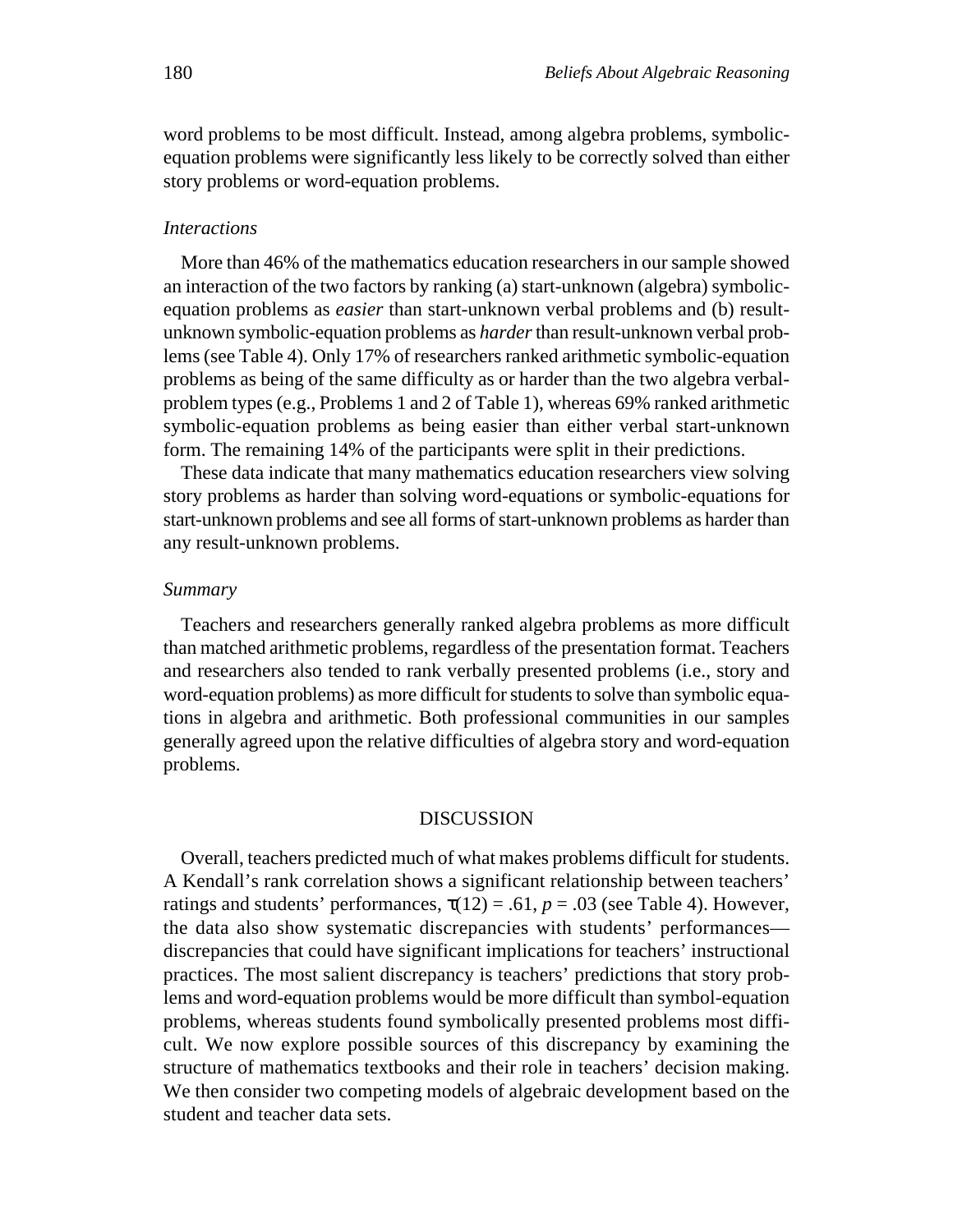### *Symbol Precedence View*

In the course of the investigation of possible sources of teachers' and researchers' predictions, two commonly used mathematics textbook series adopted by the teachers' school district were analyzed for their treatment of arithmetic and algebra concepts (Nathan, 1998). Textbooks have been identified as a primary resource and often the *only* source—of the content planning performed by expert and novice high school mathematics teachers (Borko & Livingston, 1989; Borko & Shavelson, 1990; Cooney, 1985). Both textbook series (Harcourt, Brace, & Jovanovich and Glencoe) included a prealgebra text and an Algebra I text. Both series first presented arithmetic computations in symbolic form, followed by the application of these procedures to stories and scenarios. The algebraic formalism was introduced next, along with rules of symbol manipulation and worked-out examples showing how the rules could be applied to problems. Story problems were then introduced as applications of the formalism. In the textbooks' solution to a story problem, the first step was translation of the verbal problem to a symbolic format, followed by application of symbol-manipulation procedures. The chapter organizations of the textbooks followed the general sequence shown in Table 4.

Kendall's rank correlation revealed a highly significant agreement between teachers' rankings (Table 4) and the curricular sequence offered by the mathematics textbook series,  $\tau(12) = .867$ ,  $p = .015$ . Teachers ranked start-unknown (algebra) problems as significantly more difficult to solve than result-unknown (arithmetic) problems. They also ranked symbolic-equation problems within each category as easier than the corresponding verbal problems.

One likely interpretation of this pattern is that, through reliance on and repeated exposure to textbooks, teachers internalize the symbol precedence view as a basis for their predictions of problem difficulty for students. Alternatively, both teachers and textbook authors may base their views of the development of algebraic reasoning on a common perspective, such as the component view of mathematics learning (cf. Greeno, Collins, & Resnick, 1996).

## *Two Competing Developmental Models*

The ranking data strongly indicate that teachers and researchers tend to view the development of students' algebraic reasoning in the following light. First, students develop their symbolic skills in arithmetic, with instruction and practice focused on result-unknown problems. Then, students learn to apply and extend these skills to verbally presented arithmetic problems. Next, students learn to take on more general families of problems in which the unknown quantity is not necessarily the result but can occur initially in the situation. Symbolic forms of these problems are presented initially because they are considered to be the simplest versions. For solving these problems, new procedures, concepts, and laws are introduced to support conventional symbol manipulation to isolate the unknown quantity as a means toward problem solving. Finally, these procedures are applied to the verbal format; students are taught translation and modeling rules so that the algebra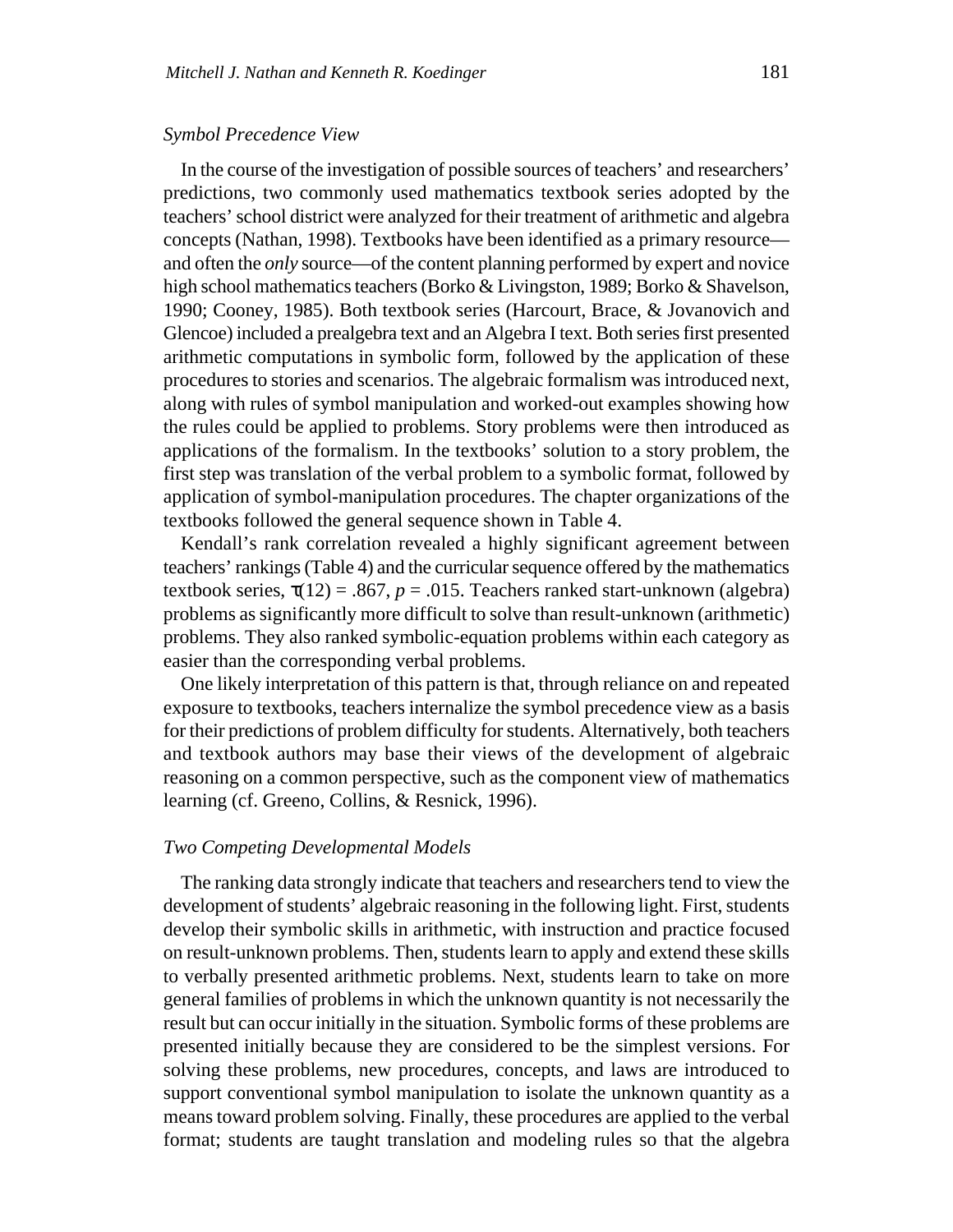word-equation and story problems are reduced to algebraic equations solvable by way of the symbol manipulation procedures acquired during the previous phase of instruction. Teachers, researchers, and textbook authors appear to think of students' problem-solving development largely within the symbol precedence view. Thus, teachers and researchers who are examining a problem for its level of difficulty make their decisions on the basis of the question "How far along the developmental trajectory from symbolic arithmetic to algebra story-problem solving has a student progressed?"

However, the analyses of students' problem-solving-process data suggest an alternative trajectory for the development of algebraic-reasoning ability, a trajectory that circumvents many of the difficulties of symbolic algebra. In this alternative view, verbal competence and the associated reliance on guess-and-test and unwinding strategies are hypothesized to precede symbol-manipulation skill for both arithmetic (result-unknown) and algebraic (start-unknown) problems.

With these two views in mind, one can frame students' performances and teachers' expectations in the form of two competing models of the development of algebraic reasoning. In one model, suggested by the analyses of textbooks and the teacher and researcher data, we hypothesize that students' symbolic-reasoning skills develop first, with word-problem-solving ability developing later. This hypothesis we refer to as the *Symbol Precedence Model* (SPM) of the development of algebraic reasoning. In the other model, based on the student data, we hypothesize that verbal reasoning precedes symbolic reasoning. This model we term the *Verbal Precedence Model* (VPM) of students' development of algebraic reasoning.

The SPM and VPM of students' development of algebraic reasoning are compared in Figure 3. Each square in the figure depicts the level of problem-solving competency that the student can achieve unaided (cf. the zone-of-proximal-development construct of Vygotsky, 1978). All 16 possible levels, with descriptive labels, are shown in Figure 3. The number in each level indicates the total number of students from the initial study  $(n = 76)$  who have progressed to that level but not beyond, as determined by their problem-solving performances. These numbers are used to compare, on the basis of the student data, the predictive power of the two models.

Figure 3 illustrates two pathways through this space of possible competency levels. One path is consistent with the SPM (dashed lines) of development, and the other (heavy lines) corresponds to the VPM of development. In the model that follows from the symbol precedence view (right of center), development of arithmetic before algebra and development of symbolic-problem-solving abilities over verbal reasoning are favored.

Note that three states of competency are held in common by these two competing models. Both models account for all problems being solved at the end of development and no problems solved ("None") at the beginning of development. In both models we posit that "All Arithmetic" competency occurs midway in the students' development.

According to both models, a student passes through the level of competency at which the student can solve all result-unknown problems regardless of their presen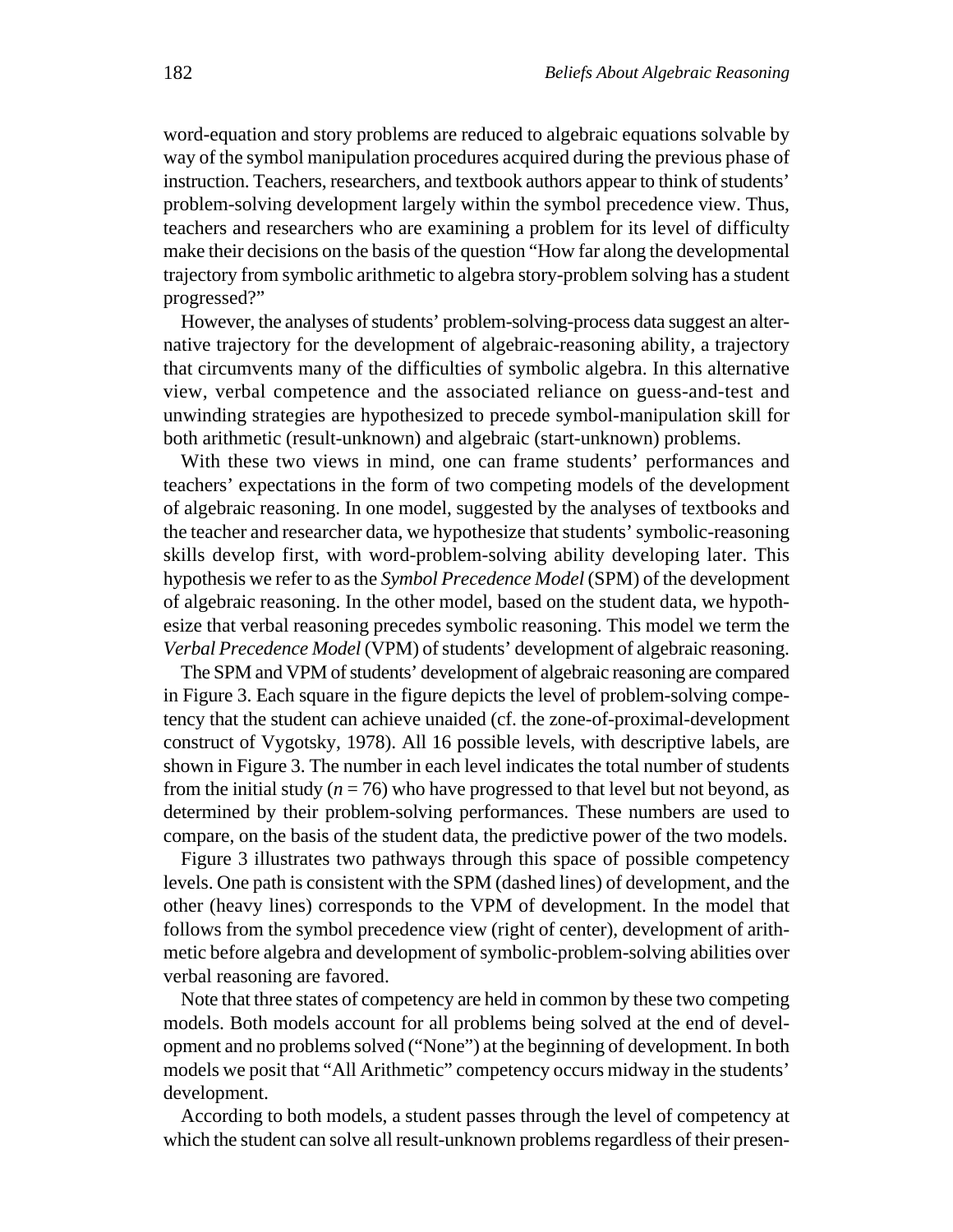tation formats. However, the two models differ in their predictions of the prerequisite competencies. In the VPM, verbal-arithmetic competency is hypothesized to precede result-unknown competency, whereas in the SPM, competency in symbolic arithmetic is hypothesized to occur first.



*Figure 3.* Two models of problem-solving ability (VPM with heavy lines and SPM with dotted lines) and their respective quantitative fits with the original student data  $(n = 76)$ .

### *Quantitative Model Comparison*

Using the patterns of student performance in the original study  $(n = 76)$ , we classified each student into a competency level that shows the student's development. The domain can be characterized by 16 states of competency. Competing developmental models all work within these 16 states, but, in the two models, we hypothesize a different ordering that leads to skilled performance (the "All" state). States of competency may also be omitted in a model of development.

Students classified as competent in either none or all of the problem categories fit both models trivially (i.e., they received either a zero score or a perfect score on the assessment). A student's performance does not fit a model when the student occupies a state of the model that demonstrates one competency but lacks another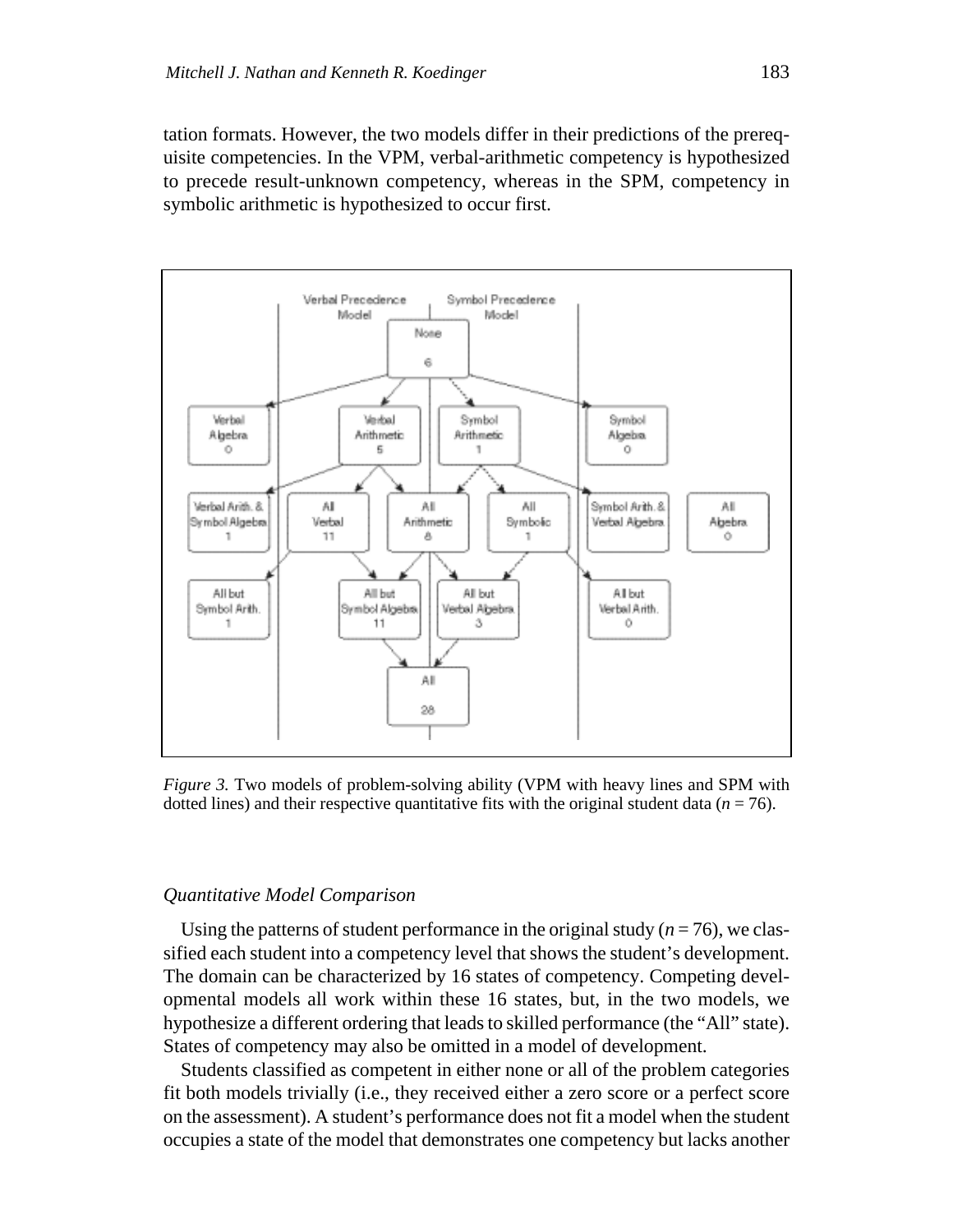that is hypothesized to precede it in the developmental sequence. On the one hand, if a student's competency reaches symbolic arithmetic but no further and the student cannot also solve verbal arithmetic problems, then that student fits the SPM but not the VPM because in the SPM competency in solving symbolic arithmetic problems is hypothesized to precede competency in solving verbal arithmetic problems. On the other hand, if a student's competency level reaches verbal-arithmetic problem solving but no further and includes no symbolic-arithmetic problem solving, she fits the VPM but not the SPM.

Alternatively, a student's competence may follow a trajectory different from that hypothesized by either developmental model. For example, a lone subject was found to have competence at solving verbal arithmetic problems and symbolic algebra problems but no others. According to both models, symbolic-arithmetic competence will precede symbolic-algebra competence. Consequently, performance of this subject conforms to neither model, reducing the predictive power of each.

As a quantitative measure of the predictive power of each of the two models, we found the percentage of students who follow each of the hypothesized trajectories (Figure 3). Of the 76 participants in the original study, 69 (about 91%) of the students fit the VPM, whereas 47 (62%) fit the SPM. Most of those who fit the SPM are the 42 (55%) students in the three levels common to both models (the central column). Only 5 students (7%) uniquely fit the SPM, whereas 27 (36%) uniquely fit the VPM. Two students (3%) remain outside both. According to the original student data, the VPM provides a better quantitative fit than the SPM.

As a further test the VPM and SPM were also applied to the data from the 171 students in the replication study. From that study, 151 students (88%) fit the VPM. In contrast, only 79 students (46%) fit the SPM. As before, most of those students who fall along the developmental trajectory of the SPM are the 65 students (38%) who are in the three competency levels common to both models. Only 14 students (8%) uniquely fit the SPM whereas 86 students (50%) uniquely fit the VPM, and 6 students (4%) remain outside of either model. This result provides added support to the hypothesis that the VPM of algebra development better reflects the problemsolving performance of students in the two samples than does the SPM. Furthermore, the VPM accounts for a high percentage of the students on an absolute scale, suggesting it captures something basic to the development of students' algebraic reasoning.

## **CONCLUSIONS**

Although teachers accurately predict the differential performance of students on result-unknown and start-unknown problems, we found that students' problemsolving behaviors differ in systematic ways from those predicted by teachers and researchers. These differences have a significant effect on how teachers perceive students' reasoning and learning. In this final section, we explore some of these issues and consider their implications for research on students' thinking and for classroom instruction.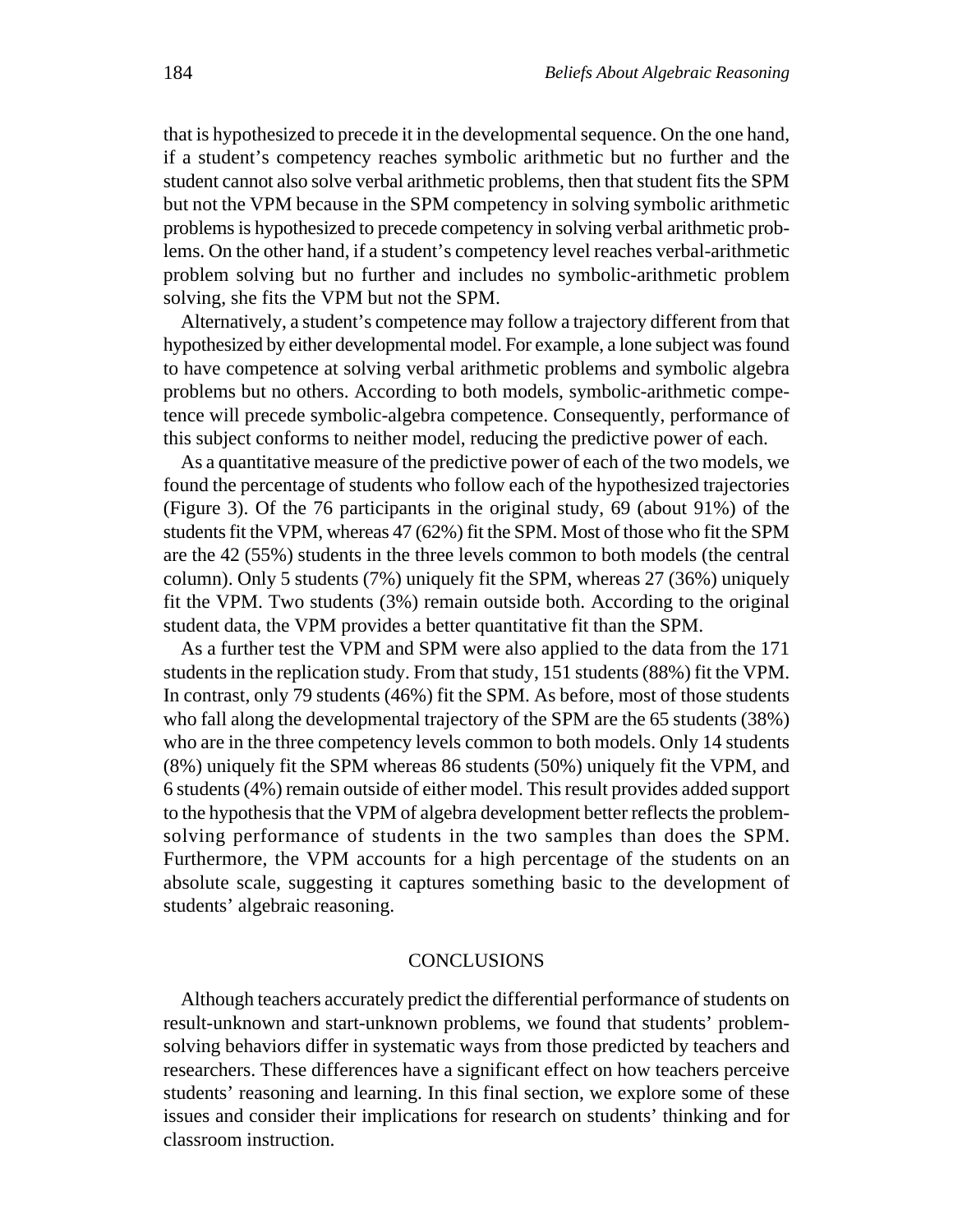### *Implications for Research on Student Cognition and Development*

Students' difficulties with symbolic problems, apparent in our data, challenge the oft-cited view (e.g., Cummins, Kintsch, Reusser, & Weimer, 1988; Mayer, 1982) that story problems are inherently harder than symbolic ones. A number of studies, mostly at the elementary and middle-grades levels, have shown positive effects of situational context (e.g., Baranes et al., 1989; Carraher et al., 1987; Cognition and Technology Group at Vanderbilt, 1993). Although the student data reported here show a similar pattern, we must note that there was a general advantage of *verbal* problems overall. Although a context advantage may exist as well (as the replication study suggests), in studies comparing story- and symbolicproblem solving, the intermediate case of word equations as a verbal-problem format without a context has been ignored, so comparisons reported here could not be made in those studies. Students in secondary education have developed their verbal-reasoning skills for a longer period of time than their skills with manipulating and reading mathematical-symbol structures. The accessibility and use of students' alternative solution strategies suggest a view of mathematical development that matches the development of students' verbal-reasoning abilities.

The student data also show that students can solve simple algebra problems as well as they can solve arithmetic problems when the arithmetic problems are presented symbolically and the algebra problems are presented verbally (with or without a context). Such algebra problems elicit from students powerful alternative strategies such as the guess-and-test and unwinding methods. These alternative strategies are general and fairly robust, providing, in many instances, ways for the solver to reduce error opportunities and to verify solution accuracy. The use of these alternative methods by college students who had not recently studied algebra has also been observed (Kieran, 1992; Tabachneck et al., 1994), suggesting that the methods are accessible and resistant to extinction—unlike algebraic symbol-manipulation skills, which were poorly executed by the algebra students in our samples.

## *Implications for Research on Teacher Cognition*

Understanding teachers' views of problem difficulty is of value because these beliefs are likely to affect teachers' instructional planning and the design of their assessments (cf. Borko & Shavelson, 1990; Carpenter et al., 1980). If teachers misperceive the relative difficulties of symbolically presented problems, they may choose to withhold verbally presented problems from a struggling student, with the rationale that verbal problems are simply out of reach for the student. Our results suggest that the development of students' algebraic reasoning and problem solving must be examined more closely before teachers make curricular decisions. This suggestion is especially important when school districts throughout the United States are exploring ways to teach students algebra in the primary grades.

Mathematics educators need to be made aware of the efficacy and flexibility of students' alternative reasoning strategies. We suggest, however, that our findings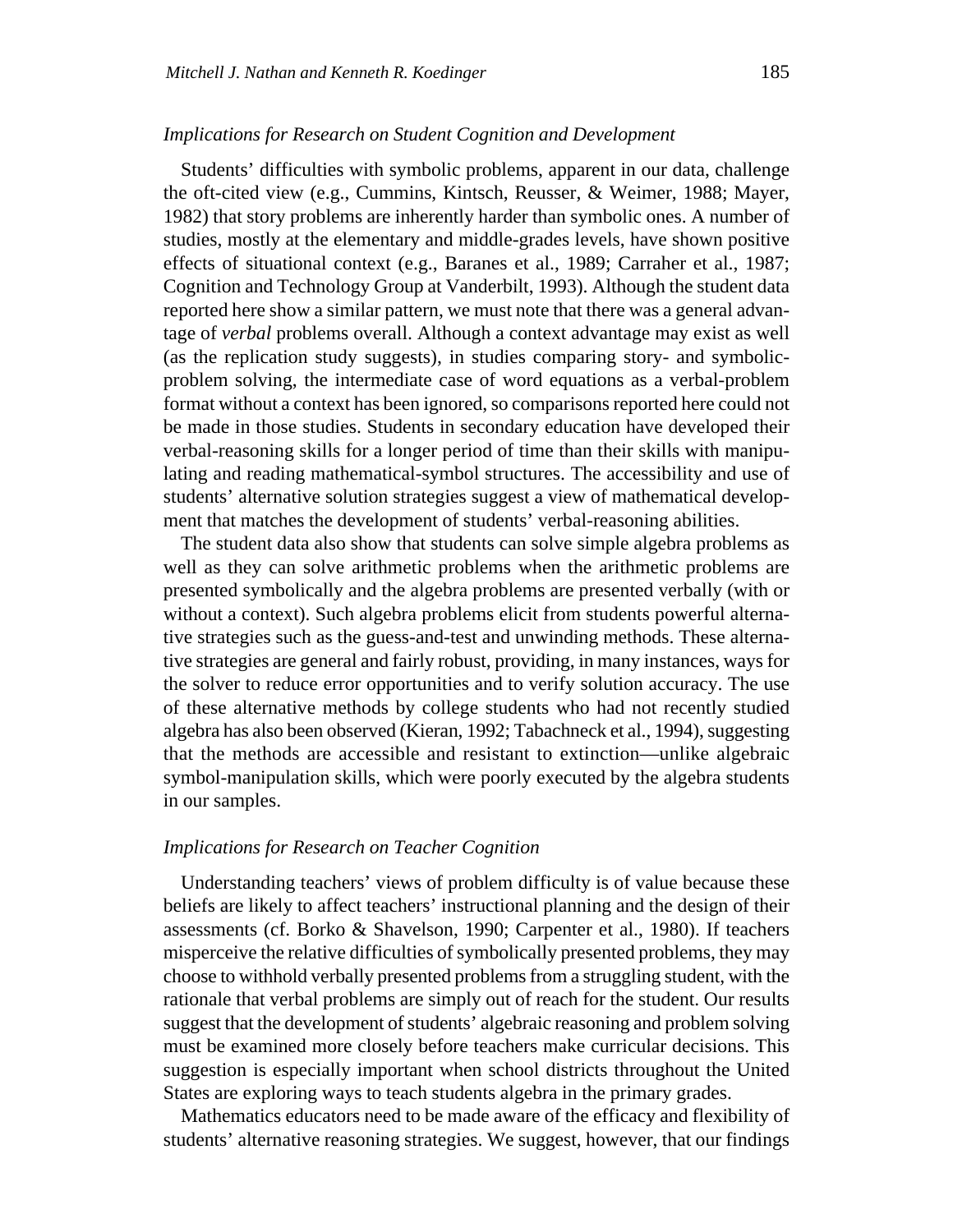reflect deep-seated views held by mathematics educational researchers and some textbook authors as well as high school teachers. Any attempts to address this issue will need to explicitly address teachers' belief systems that support these views. As mathematics education researchers, we must remember that deep-seated beliefs do not easily change. If we want to ultimately bring teachers' views into closer alignment with empirical findings, we must make teachers aware that they hold these views. These views must be explicitly characterized for teachers; the strengths must be acknowledged and the limitations exposed.

#### *Implications for Mathematics Instruction*

The finding that algebra learning is formidable for students is not news. However, insights into how students cope with their attempts to solve new problems, learn formal representational systems, and think in new ways are of great interest. Students, in employing informal strategies, demonstrate an intuitive understanding of quantitative relations that may prove advantageous in later instruction.

Several researchers have reported the advantages of explicitly addressing these informal methods during instruction and building on them as a means to teach formal algebraic methods. Research has shown problem-solving performance advantages for students who use informal and formal methods in combination (Koedinger & Tabachneck, 1994; Petitto, 1979). The advantage of using multiple strategies often is viewed in a compensatory manner; that is, the weaknesses of one strategy are offset by the strengths of another (Koedinger & Tabachneck, 1994). Guess-and-test and other substitution methods have proven to be beneficial for students who are developing their understanding of a balanced equation (Kieran, 1988). These methods apparently helped the students see equations structurally, providing a view that ultimately facilitated students' acquisition of formal methods that involved performing equivalent operations on both sides of the equation.

For algebra instruction, a recently implemented alternative approach builds on sixth graders' facility with these informal solution methods to teach the concepts and procedures of the formal approach of algebra problem solving (e.g., symbolizing of situations, manipulating of symbolic expressions, solving systems of linear equations, and identifying and representing pattern generalizations) (French, 1999; Knuth, 1999; Koedinger & Alibali, 1999; Nathan, 1999). In this approach, the unwinding and guess-and-test methods used spontaneously by students served as grounding representations for the new, more abstract objects and procedures. Key to this instructional approach was the use of diagnostic pretests to identify students' methods and inform bridging instruction aimed at connecting the new concepts to the learner's prior knowledge (cf. Kaput, 1989). Two studies, one using animations of situations (Nathan et al., 1992) and one using concrete arithmetic instances (Koedinger & Anderson, 1997), have shown that instruction that bridges formal algebra instruction to previously grounded representations helps students learn processes such as algebraic modeling of verbally presented relations. The two studies differed in the type of grounded representations used, yet they yielded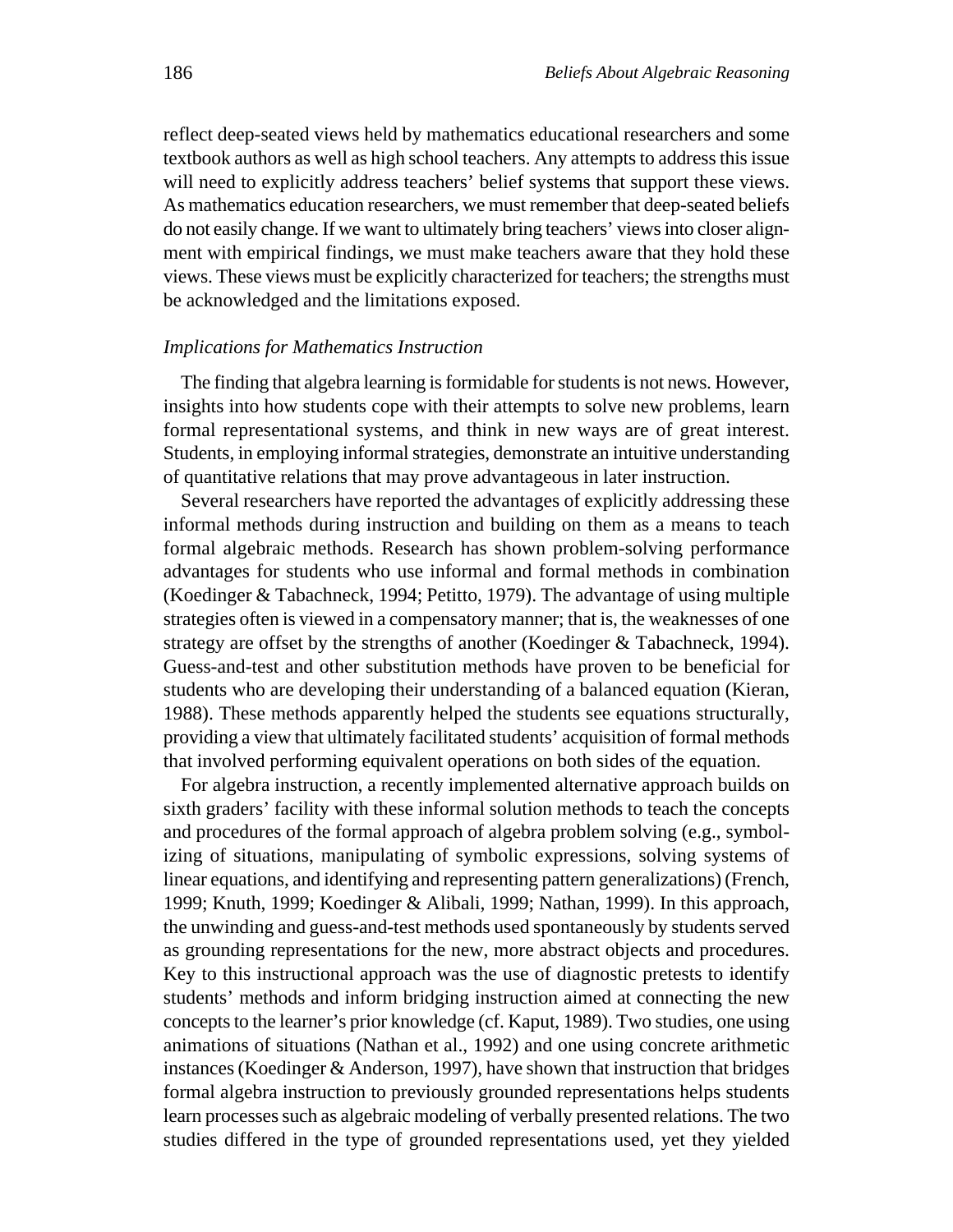similar results, suggesting that a crucial feature of success was the role of grounded intermediate representations in students' learning.

Approaches such as those briefly reviewed address curricular goals that encourage middle-grades students to "develop and apply a variety of strategies to solve problems" (National Council of Teachers of Mathematics, 1989, p. 75) and solve equations "using concrete, informal, and formal methods" (p. 102) so that they will "develop technical facility" (p. 150) with the later concepts of algebra. However, the interpretation of the use of informal methods must be cautionary as well as optimistic. Informal methods may facilitate performance when technical facility is lacking, but informal strategies can be limited in their efficacy. For example, the unwinding strategy breaks down when an unknown quantity has multiple occurrences. Likewise, the guess-and-test strategy can be inefficient, highly demanding of cognitive resources, and limited to finding numerical answers that are likely to be guessed (e.g., whole numbers and common fractions) (Tabachneck, Koedinger, & Nathan, 1995).

Informal strategies also show their limitations as problem complexity increases. Verzoni and Koedinger (1997) found that middle school students (Grades 6 through 8) performed best on easy (one-operator) problems when they were presented in a grounded story-problem format, rather than as an abstract number sentence, because the story problems elicited more successful informal strategies. However, when students were given more complex problems that involved two operators and the use of negative numbers, performance was higher on formal number-sentence problems because the greater complexity interfered with the execution of the informal solution methods.

Informal methods have also been shown to inhibit the acquisition of formal algebraic solution strategies in an instructional setting. Although guess-and-test users in Kieran's (1988) study were more apt to learn how to isolate unknown terms by maintaining a balanced equation, the students who preferred to use working-backwards methods like unwinding had greater learning difficulties. Learning suffered because working-backwards methods seemed to reinforce a procedural view of solving algebraic equations instead of supporting a structural view.

In conclusion, as research into mathematical learning and instruction continues, teachers and members of the research community will be provided with greater understanding of students' mathematical conceptions and development. And as studies of teachers' knowledge and beliefs continue, enhanced programs of teacher preparation and the development of theoretically and empirically rooted approaches to classroom instruction are to be expected.

#### REFERENCES

- Anderson, J. R., Reder, L. M., & Lebiere, C. (1996). Working memory: Activation limitations on retrieval. *Cognitive Psychology, 30,* 221–256.
- Baranes, R., Perry, M., & Stigler, J. W. (1989). Activation of real-world knowledge in the solution of word problems. *Cognition and Instruction, 6,* 287–318.
- Borko, H., & Livingston, C. (1989). Cognition and improvisation: Differences in mathematics instruction by expert and novice teachers. *American Educational Research Journal, 26,* 473–498.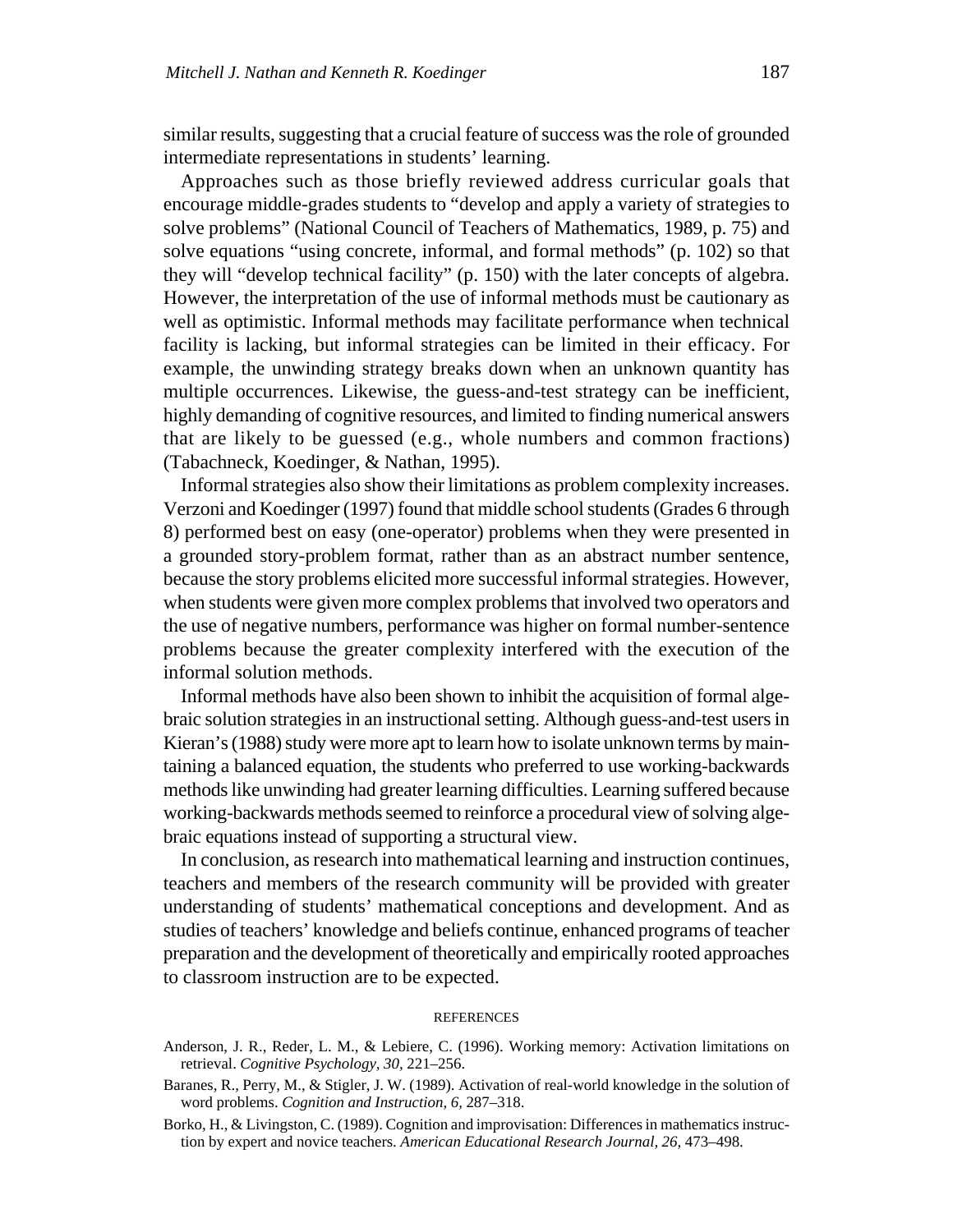- Borko, H., & Shavelson, R. (1990). Teacher decision making. In B. F. Jones & L. Idol (Eds.), *Dimensions of thinking and cognitive instruction* (pp. 311–346). Elmhurst, IL: North Central Regional Educational Laboratory and Hillsdale, NJ: Erlbaum.
- Briars, D. J., & Larkin, J. H. (1984). An integrated model of skill in solving elementary word problems. *Cognition and Instruction, 1,* 245–296.
- Carpenter, T. P., Corbitt, M. K., Kepner, H. S., Lindquist, M. M., & Reys, R. E. (1980). Solving verbal problems: Results and implications from national assessment. *Arithmetic Teacher, 28*(l), 8–12.
- Carpenter, T. P., Fennema, E., & Franke, M. L. (1994). *Cognitively guided instruction: Children's thinking about whole numbers.* Madison: Wisconsin Center for Education Research.
- Carraher, T. N., Carraher, D. W., & Schliemann, A. D. (1985). Mathematics in the streets and in schools. *British Journal of Developmental Psychology, 3,* 21–29.
- Carraher, T. N., Carraher, D. W., & Schliemann, A. D. (1987). Written and oral mathematics. *Journal for Research in Mathematics Education, 18,* 83–97.
- Carraher, T. N., & Schliemann, A. D. (1985). Computation routines prescribed by schools: Help or hindrance? *Journal for Research in Mathematics Education, 16,* 37–44.
- Cognition and Technology Group at Vanderbilt. (1993). The Jasper experiment: Using video to furnish real-world problem-solving contexts. *Arithmetic Teacher, 40,* 474–478.
- Cooney, T. J. (1985). A beginning teacher's view of problem solving. *Journal for Research in Mathematics Education, 16,* 324–336.
- Cummins, D. D., Kintsch, W., Reusser, K., & Weimer, R. (1988). The role of understanding in solving word problems. *Cognitive Psychology, 20,* 405–438.
- De Corte, E., Greer, B., & Verschaffel, L. (1996). Mathematics teaching and learning. In D. C. Berliner & R. C. Calfee (Eds.), *Handbook of educational psychology* (pp. 491–549). New York: Simon & Schuster Macmillan.
- French, A. (1999, April). *A teacher's perspective on being the object of study in research on teacher cognition and instructional practice.* Paper presented at the annual meeting of the American Educational Research Association, Montreal, Canada.
- Graves, B., & Zack, V. (1996). Discourse in an inquiry math elementary classroom and the collaborative construction of an elegant algebraic expression. In L. Puig & A. Guteiérrez (Eds.), *Proceedings of the 20th conference of the International Group for the Psychology of Mathematics Education* (Vol. 3, pp. 27–34). Valencia, Spain: University of Valencia.
- Greeno, J. G., Collins, A. M., & Resnick, L. (1996). Cognition and learning. In D. C. Berliner & R. C. Calfee (Eds.), *Handbook of educational psychology* (pp. 15–46). New York: Simon & Schuster Macmillan.
- Guberman, S. R. (1987, April*). Arithmetic problem solving in commercial transactions of Brazilian children.* Paper presented at the meeting of the Society for Research in Child Development, Baltimore.
- Hall, R., Kibler, D., Wenger, E., & Truxaw, C. (1989). Exploring the episodic structure of algebra story problem solving. *Cognition and Instruction, 6,* 223–283.
- Kaput, J. J. (1989). Linking representations in the symbol systems of algebra. In S. Wagner & C. Kieran (Eds.), *Research issues in the learning and teaching of algebra* (pp. 167–194). Reston, VA: National Council of Teachers of Mathematics and Hillsdale, NJ: Erlbaum.
- Kieran, C. (1988). Two different approaches among algebra learners. In A. F. Coxford (Ed.), *The ideas of algebra, K–12.* 1988 Yearbook of the National Council of Teachers of Mathematics (pp. 91–96). Reston, VA: National Council of Teachers of Mathematics.
- Kieran, C. (1992). The learning and teaching of school algebra. In D. A. Grouws (Ed.), *Handbook of research in mathematics teaching and learning* (pp. 390–419). New York: Macmillan.
- Kieran, C., & Chalouh, L. (1990). *Prealgebra: The transition from arithmetic to algebra.* Unpublished manuscript, Université du Québec à Montréal, Canada.
- Knuth, E. (1999, April). *The study of whole classroom mathematical discourse.* Paper presented at the annual meeting of the American Educational Research Association, Montreal, Canada.
- Koedinger, K. R., & Alibali, M. (1999, April). *A developmental model of students' early algebra competency.* Paper presented at the annual meeting of the American Educational Research Association, Montreal, Canada.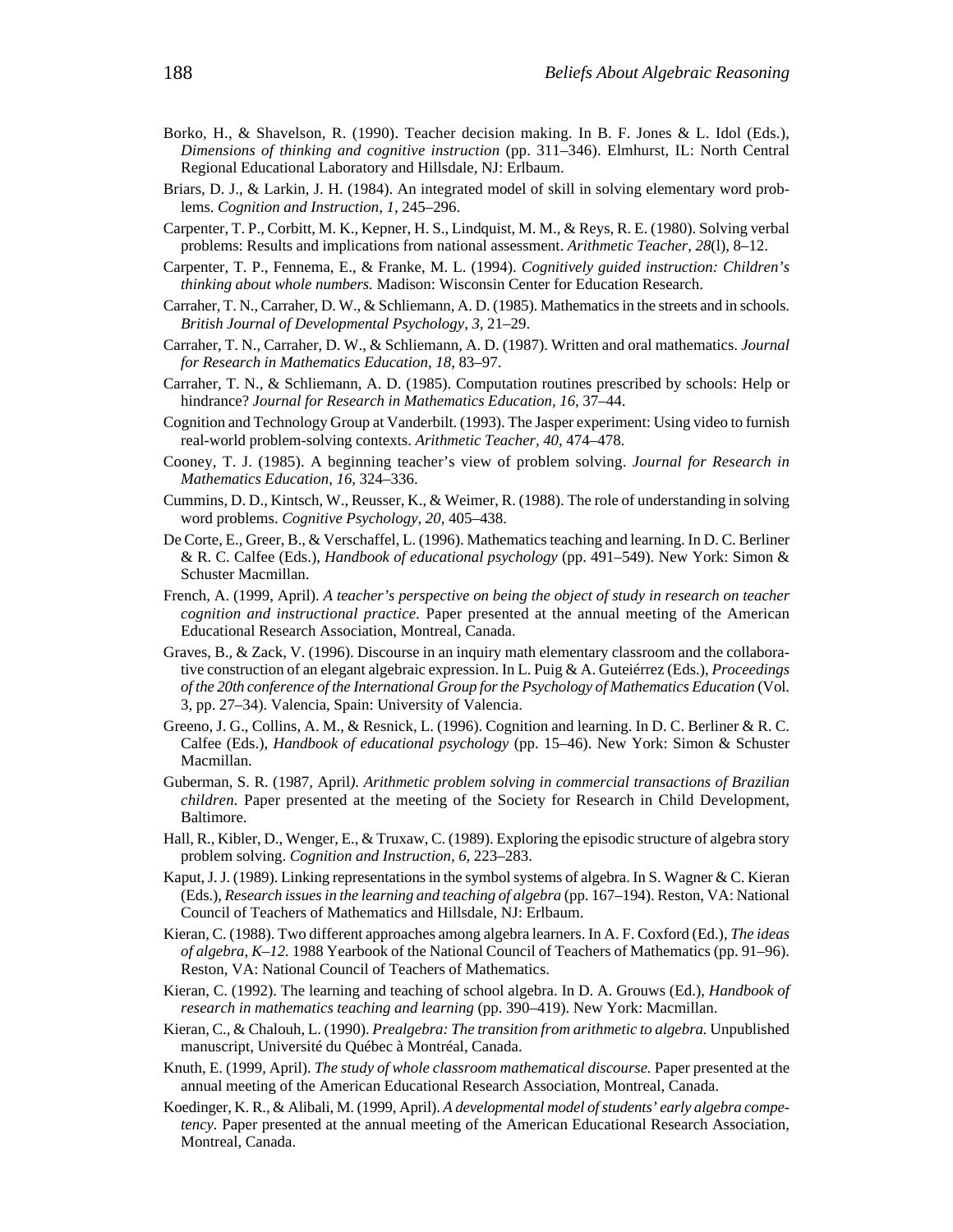- Koedinger, K. R., & Anderson, J. A. (1997). Illustrating principled design: The early evolution of a cognitive tutor for algebra symbolization. *Interactive Learning Environments, 5,* 161–180.
- Koedinger, K. R., & Nathan, M. J. (1998). *The real story behind story problems: Effects of representations on quantitative reasoning.* Manuscript submitted for publication.
- Koedinger, K. R., Nathan, M. J., & Tabachneck, H. J. M. (1996). *Early algebra problem solving: A difficulty factors analysis* (Tech. Rep.). Pittsburgh, PA: Carnegie Mellon University.
- Koedinger, K. R., & Tabachneck, H. J. M. (1994, April*)*. *Two strategies are better than one: Multiple strategy use in word problem solving.* Paper presented at the annual meeting of the American Education Research Association, New Orleans, LA.
- Koedinger, K. R., & Tabachneck, H. J. M. (1995, April*). Verbal reasoning as a critical component in early algebra.* Paper presented at the annual meeting of the American Educational Research Association, San Francisco.
- MacLane, S., & Birkhoff, G. (1967). *Algebra.* New York: Macmillan.
- Mayer, R. E. (1982). Different problem-solving strategies for algebra word and equation problems. *Journal of Experimental Psychology: Learning, Memory, and Cognition, 8,* 448–462.
- Nathan, M. J. (1998). *An analysis of the presentation of arithmetic and algebraic topics in common mathematics textbooks.* Manuscript in preparation.
- Nathan, M. J. (1999, April). *An instructional theory for early algebra that incorporates research on student thinking, teacher beliefs, and classroom interactions.* Paper presented at the annual meeting of the American Educational Research Association, Montreal, Canada.
- Nathan, M. J., Kintsch, W., & Young, E. (1992). A theory of algebra-word-problem comprehension and its implications for the design of learning environments*. Cognition and Instruction, 9,* 329–389.
- Nathan, M. J., Knuth, E., & Elliott, R. (1998, April). *Analytic and social scaffolding in the mathematics classroom: One teacher's changing practices.* Presentation at the annual meeting of the American Educational Research Association, San Diego, CA.
- National Council of Teachers of Mathematics. (1989). *Curriculum and evaluation standards for school mathematics.* Reston, VA: Author.
- Petitto, A. (1979). The role of formal and non-formal thinking in doing algebra*. Journal of Children's Mathematical Behavior, 2*(2), 69–82.
- Polya, G. (1957). *How to solve it: A new aspect of mathematical method* (2nd ed.). Princeton, NJ: Princeton University Press.
- Rachlin, S. L. (1989). The research agenda in algebra: A curriculum development perspective. In S. Wagner & C. Kieran (Eds*.)*, *Research issues in the learning and teaching of algebra* (pp. 257–265). Reston, VA: National Council of Teachers of Mathematics and Hillsdale, NJ: Erlbaum.
- Riley, M. S., Greeno, J. G., & Heller, J. I. (1983). Development of children's problem-solving ability in arithmetic. In H. P. Ginsburg (Ed.), *The development of mathematical thinking* (pp. 153–196). New York: Academic Press.
- Saxe, G. B. (1988). Candy selling and math learning. *Educational Researcher, 17*(6), 14–21.
- Schoenfeld, A. H. (1998). Toward a theory of teaching-in-context. *Issues in Education, 4,* 1–94.
- Shulman, L. S. (1986). Those who understand: Knowledge growth in teaching. *Educational Researcher 15*(2), 4–14.
- Tabachneck, H. J. M., Koedinger, K. R., & Nathan, M. J. (1994). Toward a theoretical account of strategy use and sense-making in mathematics problem solving. *Proceedings of the 1994 annual conference of the Cognitive Science Society* (pp. 836–841). Hillsdale, NJ: Erlbaum.
- Tabachneck, H. J. M., Koedinger, K. R., & Nathan, M. J. (1995). An analysis of the task demands of algebra and the cognitive processes needed to meet them. In *Proceedings of the annual meeting of the Cognitive Science Society* (pp. 318–327). Hillsdale, NJ: Erlbaum.
- Thompson, A. G. (1992). Teachers' beliefs and conceptions: A synthesis of the research. In D. A. Grouws (Ed.), *Handbook of research in mathematics teaching and learning* (pp. 127–146). New York: Macmillan.
- Usiskin, Z. (1988). Conceptions of school algebra and uses of variables. In A. F. Coxford (Ed.), *The ideas of algebra, K–12.* 1988 Yearbook of the National Council of Teachers of Mathematics (pp. 8–19). Reston, VA: National Council of Teachers of Mathematics.